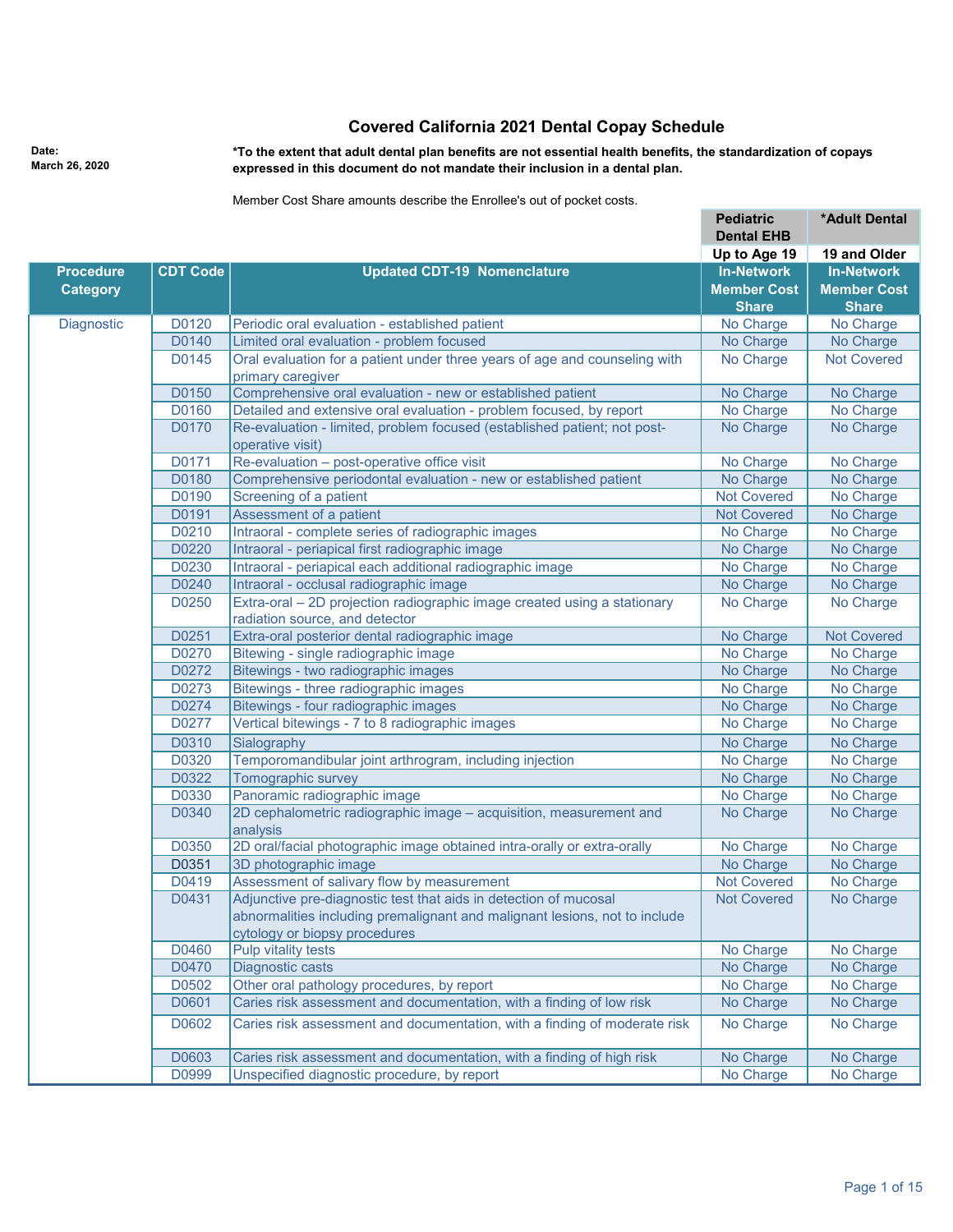|                    |                   |                                                                                             | <b>Pediatric</b>                  | *Adult Dental      |
|--------------------|-------------------|---------------------------------------------------------------------------------------------|-----------------------------------|--------------------|
|                    |                   |                                                                                             | <b>Dental EHB</b><br>Up to Age 19 | 19 and Older       |
| <b>Procedure</b>   | <b>CDT Code</b>   | <b>Updated CDT-19 Nomenclature</b>                                                          | <b>In-Network</b>                 | <b>In-Network</b>  |
| <b>Category</b>    |                   |                                                                                             | <b>Member Cost</b>                | <b>Member Cost</b> |
|                    |                   |                                                                                             | <b>Share</b>                      | <b>Share</b>       |
| Preventive         | D1110             | Prophylaxis - adult                                                                         | No Charge                         | No Charge          |
|                    | D1120             | Prophylaxis - child                                                                         | No Charge                         | <b>Not Covered</b> |
|                    | D1206             | Topical application of fluoride varnish                                                     | No Charge                         | No Charge          |
|                    | D1208             | Topical application of fluoride - excluding varnish                                         | No Charge                         | No Charge          |
|                    | D <sub>1310</sub> | Nutritional counseling for control of dental disease                                        | No Charge                         | No Charge          |
|                    | D <sub>1320</sub> | Tobacco counseling for the control and prevention of oral disease                           | No Charge                         | No Charge          |
|                    | D <sub>1330</sub> | Oral hygiene instructions                                                                   | No Charge                         | No Charge          |
|                    | D <sub>1351</sub> | Sealant - per tooth                                                                         | No Charge                         | No Charge          |
|                    | D <sub>1352</sub> | Preventive resin restoration in a moderate to high caries risk patient -<br>permanent tooth | No Charge                         | <b>Not Covered</b> |
|                    | D <sub>1353</sub> | Sealant repair - per tooth                                                                  | No Charge                         | No Charge          |
|                    | D <sub>1354</sub> | Interim caries arresting medicament application - per tooth                                 | No Charge                         | No Charge          |
|                    | D1510             | Space maintainer - fixed - unilateral - per quadrant                                        | No Charge                         | No Charge          |
|                    | D1516             | Space maintainer - fixed - bilateral, maxillary                                             | No Charge                         | No Charge          |
|                    | D1517             | Space maintainer - fixed - bilateral, mandibular                                            | No Charge                         | No Charge          |
|                    | D1520             | Space maintainer - removable - unilateral - per quadrant                                    | No Charge                         | No Charge          |
|                    | D1526             | Space maintainer - removable - bilateral, maxillary                                         | No Charge                         | No Charge          |
|                    | D1527             | Space maintainer - removable - bilateral, mandibular                                        | No Charge                         | No Charge          |
|                    | D1551             | Re-cement or re-bond bilateral space maintainer - maxillary                                 | No Charge                         | No Charge          |
|                    | D1552             | Re-cement or re-bond bilateral space maintainer - mandibular                                | No Charge                         | No Charge          |
|                    | D <sub>1553</sub> | Re-cement or re-bond bilateral space maintainer - per quadrant                              | No Charge                         | No Charge          |
|                    | D <sub>1556</sub> | Removal of fixed unilateral space maintainer - per quadrant                                 | No Charge                         | No Charge          |
|                    | D1557             | Removal of fixed bilateral space maintainer - maxillary                                     | No Charge                         | No Charge          |
|                    | D1558             | Removal of fixed bilateral space maintainer - mandibular                                    | No Charge                         | No Charge          |
|                    | D <sub>1575</sub> | Distal shoe space maintainer - fixed, unilateral - per quadrant                             | No Charge                         | No Charge          |
| <b>Restorative</b> | D2140             | Amalgam - one surface, primary or permanent                                                 | \$25                              | \$25               |
|                    | D2150             | Amalgam - two surfaces, primary or permanent                                                | \$30                              | \$30               |
|                    | D2160             | Amalgam - three surfaces, primary or permanent                                              | \$40                              | \$40               |
|                    | D2161             | Amalgam - four or more surfaces, primary or permanent                                       | \$45                              | $\overline{$45}$   |
|                    | D2330             | Resin-based composite - one surface, anterior                                               | \$30                              | \$30               |
|                    | D2331             | Resin-based composite - two surfaces, anterior                                              | \$45                              | \$45               |
|                    | D2332             | Resin-based composite - three surfaces, anterior                                            | \$55                              | \$55               |
|                    | D2335             | Resin-based composite - four or more surfaces or involving incisal angle<br>(anterior)      | \$60                              | \$60               |
|                    | D2390             | Resin-based composite crown, anterior                                                       | \$50                              | \$50               |
|                    | D2391             | Resin-based composite - one surface, posterior                                              | \$30                              | \$30               |
|                    | D2392             | Resin-based composite - two surfaces, posterior                                             | \$40                              | \$40               |
|                    | D2393             | Resin-based composite - three surfaces, posterior                                           | \$50                              | \$50               |
|                    | D2394             | Resin-based composite - four or more surfaces, posterior                                    | \$70                              | \$70               |
|                    | D2542             | Onlay - metallic - two surfaces                                                             | <b>Not Covered</b>                | \$185              |
|                    | D2543             | Onlay - metallic - three surfaces                                                           | <b>Not Covered</b>                | \$200              |
|                    | D2544             | Onlay - metallic - four or more surfaces                                                    | <b>Not Covered</b>                | \$215              |
|                    | D2642<br>D2643    | Onlay - porcelain/ceramic - two surfaces<br>Onlay - porcelain/ceramic - three surfaces      | Not Covered<br>Not Covered        | \$250<br>\$275     |
|                    | D2644             | Onlay - porcelain/ceramic - four or more surfaces                                           | <b>Not Covered</b>                | \$300              |
|                    | D2662             | Onlay - resin-based composite - two surfaces                                                | Not Covered                       | \$160              |
|                    | D2663             | Onlay - resin-based composite - three surfaces                                              | <b>Not Covered</b>                | \$180              |
|                    | D2664             | Onlay - resin-based composite - four or more surfaces                                       | <b>Not Covered</b>                | \$200              |
|                    | D2710             | Crown - resin-based composite (indirect)                                                    | \$140                             | \$140              |
|                    |                   |                                                                                             |                                   |                    |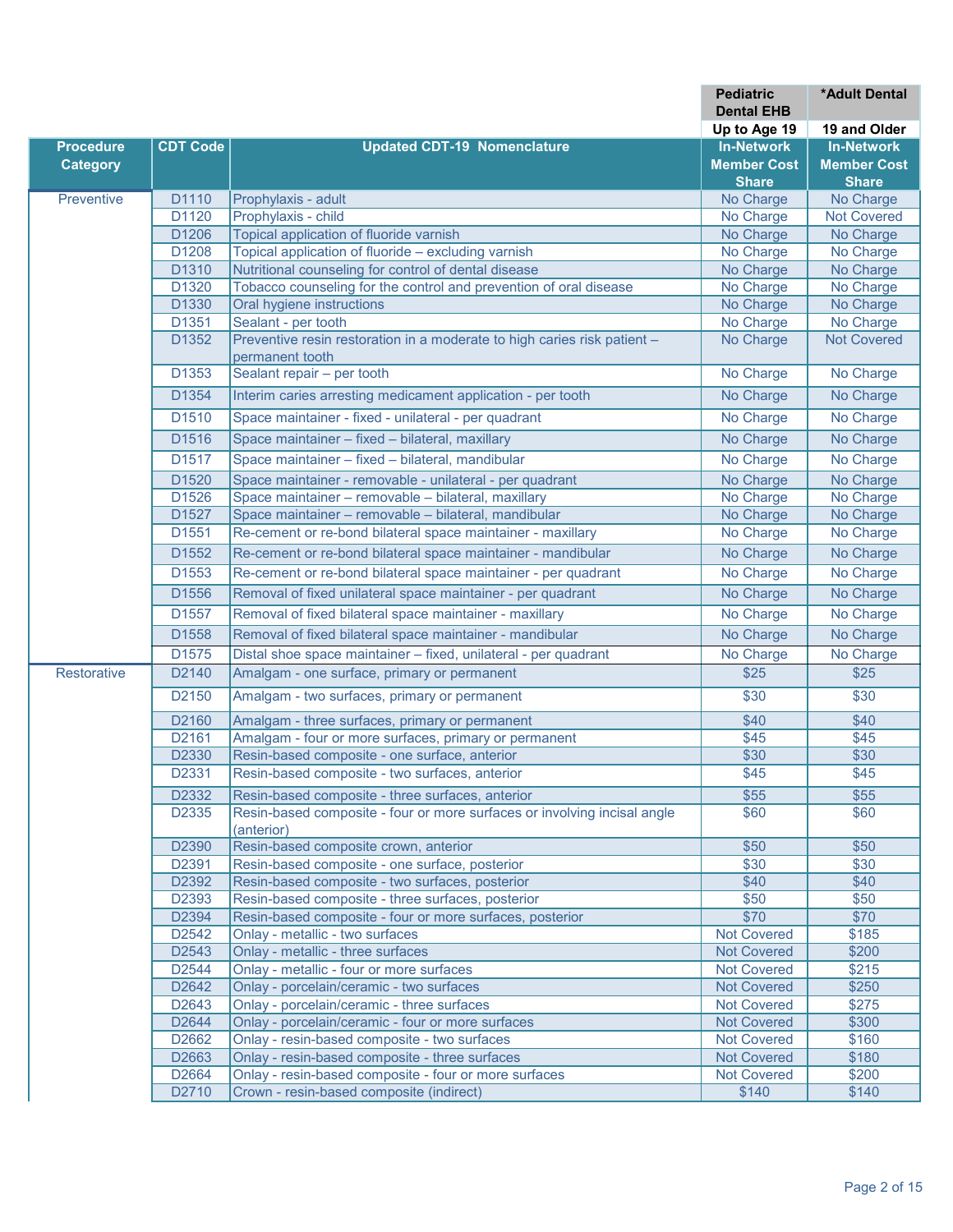|                  |                   |                                                                                          | Pediatric          | *Adult Dental      |
|------------------|-------------------|------------------------------------------------------------------------------------------|--------------------|--------------------|
|                  |                   |                                                                                          | <b>Dental EHB</b>  |                    |
|                  |                   |                                                                                          | Up to Age 19       | 19 and Older       |
| <b>Procedure</b> | <b>CDT Code</b>   | <b>Updated CDT-19 Nomenclature</b>                                                       | <b>In-Network</b>  | <b>In-Network</b>  |
| <b>Category</b>  |                   |                                                                                          | <b>Member Cost</b> | <b>Member Cost</b> |
|                  |                   |                                                                                          | <b>Share</b>       | <b>Share</b>       |
|                  | D2712             | Crown - 3/4 resin-based composite (indirect)                                             | \$190              | \$200              |
|                  | D2720             | Crown - resin with high noble metal                                                      | <b>Not Covered</b> | \$300              |
|                  | D2721             | Crown - resin with predominantly base metal                                              | \$300              | \$300              |
|                  | D2722             | Crown - resin with noble metal                                                           | <b>Not Covered</b> | \$300              |
|                  | D2740             | Crown - porcelain/ceramic substrate                                                      | \$300              | \$300              |
|                  | D2750             | Crown - porcelain fused to high noble metal                                              | <b>Not Covered</b> | \$300              |
|                  | D2751             | Crown - porcelain fused to predominantly base metal                                      | \$300              | \$300              |
|                  | D <sub>2752</sub> | Crown - porcelain fused to noble metal                                                   | <b>Not Covered</b> | \$300              |
|                  | D2753             | Crown - porcelain fused to titanium and titanium alloys                                  | <b>Not Covered</b> | \$300              |
|                  | D2780             | Crown - 3/4 cast high noble metal                                                        | Not Covered        | \$300              |
|                  | D2781             | Crown - 3/4 cast predominantly base metal                                                | \$300              | \$300              |
|                  | D2782             | Crown - 3/4 cast noble metal                                                             | <b>Not Covered</b> | \$300              |
|                  | D2783             | Crown - 3/4 porcelain/ceramic                                                            | \$310              | \$310              |
|                  | D2790             | Crown - full cast high noble metal                                                       | <b>Not Covered</b> | \$300              |
|                  | D2791             | Crown - full cast predominantly base metal                                               | \$300              | \$300              |
|                  | D2792             | Crown - full cast noble metal                                                            | <b>Not Covered</b> | \$300              |
|                  | D2794             | Crown - titanium and titanium alloys                                                     | <b>Not Covered</b> | \$300              |
|                  | D2910             | Re-cement or re-bond inlay, onlay, veneer or partial coverage restoration                | $\overline{$25}$   | $\overline{$25}$   |
|                  | D2915             | Re-cement or re-bond indirectly fabricated or prefabricated post and core                | $\overline{$25}$   | \$25               |
|                  | D2920             | Re-cement or re-bond crown                                                               | $\overline{$25}$   | \$15               |
|                  | D <sub>2921</sub> | Reattachment of tooth fragment, incisal edge or cusp                                     | \$45               | $\overline{$45}$   |
|                  | D2929             | Prefabricated porcelain/ceramic crown - primary tooth                                    | \$95               | <b>Not Covered</b> |
|                  | D <sub>2930</sub> | Prefabricated stainless steel crown - primary tooth                                      | \$65               | <b>Not Covered</b> |
|                  | D2931             | Prefabricated stainless steel crown - permanent tooth                                    | $\overline{$75}$   | $\sqrt{$75}$       |
|                  | D2932             | Prefabricated resin crown                                                                | \$75               | <b>Not Covered</b> |
|                  | D2933             | Prefabricated stainless steel crown with resin window                                    | \$80               | <b>Not Covered</b> |
|                  | D2940             | Protective restoration                                                                   | $\overline{$25}$   | $\overline{$20}$   |
|                  | D2941             | Interim therapeutic restoration - primary dentition                                      | \$30               | <b>Not Covered</b> |
|                  | D2949             | Restorative foundation for an indirect restoration                                       | \$45               | <b>Not Covered</b> |
|                  | D <sub>2950</sub> | Core buildup, including any pins when required                                           | $\overline{$}20$   | \$20               |
|                  | D <sub>2951</sub> | Pin retention - per tooth, in addition to restoration                                    | $\overline{$25}$   | \$20               |
|                  | D <sub>2952</sub> | Post and core in addition to crown, indirectly fabricated                                | \$100              | \$60               |
|                  | D2953             | Each additional indirectly fabricated post - same tooth                                  | \$30               | \$30               |
|                  | D2954             | Prefabricated post and core in addition to crown                                         | \$90               | \$60               |
|                  | D2955             | Post removal                                                                             | \$60               | <b>Not Covered</b> |
|                  | D2957             | Each additional prefabricated post - same tooth                                          | \$35               | \$35               |
|                  | D2971             | Additional procedures to construct new crown under existing partial denture<br>framework | \$35               | <b>Not Covered</b> |
|                  | D2980             | Crown repair necessitated by restorative material failure                                | \$50               | \$50               |
|                  | D2999             | Unspecified restorative procedure, by report                                             | \$40               | \$40               |
|                  |                   |                                                                                          |                    |                    |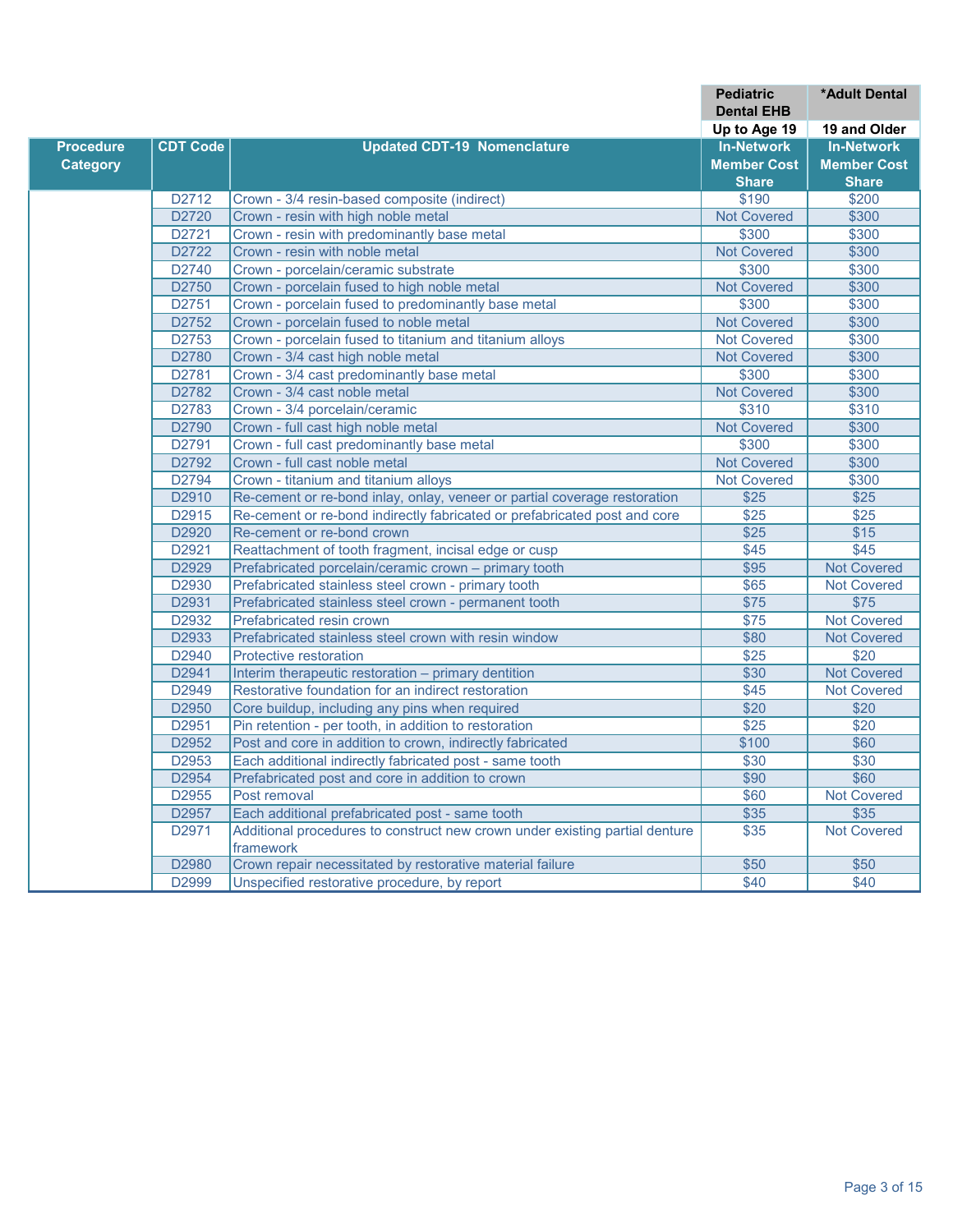|                    |                 |                                                                                                                                                                | <b>Pediatric</b><br><b>Dental EHB</b> | *Adult Dental      |
|--------------------|-----------------|----------------------------------------------------------------------------------------------------------------------------------------------------------------|---------------------------------------|--------------------|
|                    |                 |                                                                                                                                                                | Up to Age 19                          | 19 and Older       |
| <b>Procedure</b>   | <b>CDT Code</b> | <b>Updated CDT-19 Nomenclature</b>                                                                                                                             | <b>In-Network</b>                     | <b>In-Network</b>  |
| <b>Category</b>    |                 |                                                                                                                                                                | <b>Member Cost</b>                    | <b>Member Cost</b> |
|                    |                 |                                                                                                                                                                | <b>Share</b>                          | <b>Share</b>       |
| <b>Endodontics</b> | D3110           | Pulp cap - direct (excluding final restoration)                                                                                                                | \$20                                  | \$20               |
|                    | D3120           | Pulp cap - indirect (excluding final restoration)                                                                                                              | $\overline{$25}$                      | $\overline{$25}$   |
|                    | D3220           | Therapeutic pulpotomy (excluding final restoration) - removal of pulp coronal                                                                                  | \$40                                  | $\overline{$35}$   |
|                    | D3221           | to the dentinocemental junction and application of medicament                                                                                                  |                                       |                    |
|                    |                 | Pulpal debridement, primary and permanent teeth                                                                                                                | \$40                                  | \$50               |
|                    | D3222           | Partial pulpotomy for apexogenesis - permanent tooth with incomplete root<br>development                                                                       | \$60                                  | \$60               |
|                    | D3230           | Pulpal therapy (resorbable filling) - anterior, primary tooth (excluding final<br>restoration)                                                                 | \$55                                  | Not Covered        |
|                    | D3240           | Pulpal therapy (resorbable filling) - posterior, primary tooth (excluding final<br>restoration)                                                                | $\overline{$55}$                      | <b>Not Covered</b> |
|                    | D3310           | Endodontic therapy, anterior tooth (excluding final restoration)                                                                                               | \$195                                 | \$200              |
|                    | D3320           | Endodontic therapy, bicuspid tooth (excluding final restoration)                                                                                               | \$235                                 | \$235              |
|                    | D3330           | Endodontic therapy, molar (excluding final restoration)                                                                                                        | \$300                                 | \$300              |
|                    | D3331           | Treatment of root canal obstruction; non-surgical access                                                                                                       | \$50                                  | \$50               |
|                    | D3332           | Incomplete endodontic therapy; inoperable, unrestorable or fractured tooth                                                                                     | <b>Not Covered</b>                    | \$85               |
|                    | D3333           | Internal root repair of perforation defects                                                                                                                    | \$80                                  | \$80               |
|                    | D3346           | Retreatment of previous root canal therapy - anterior                                                                                                          | \$240                                 | \$245              |
|                    | D3347           | Retreatment of previous root canal therapy - bicuspid                                                                                                          | \$295                                 | \$295              |
|                    | D3348           | Retreatment of previous root canal therapy - molar                                                                                                             | \$365                                 | \$365              |
|                    | D3351           | Apexification/recalcification - initial visit (apical closure / calcific repair of                                                                             | \$85                                  | \$85               |
|                    |                 | perforations, root resorption, etc.)                                                                                                                           |                                       |                    |
|                    | D3352           | Apexification/recalcification - interim medication replacement                                                                                                 | \$45                                  | \$50               |
|                    | D3353           | Apexification/recalcification - final visit (includes completed root canal<br>therapy - apical closure/calcific repair of perforations, root resorption, etc.) | <b>Not Covered</b>                    | <b>Not Covered</b> |
|                    | D3410           | Apicoectomy - anterior                                                                                                                                         | \$240                                 | \$240              |
|                    | D3421           | Apicoectomy - bicuspid (first root)                                                                                                                            | \$250                                 | \$250              |
|                    | D3425           | Apicoectomy - molar (first root)                                                                                                                               | \$275                                 | \$275              |
|                    | D3426           | Apicoectomy (each additional root)                                                                                                                             | \$110                                 | \$110              |
|                    | D3427           | Periradicular surgery without apicoectomy                                                                                                                      | \$160                                 | \$160              |
|                    | D3430           | Retrograde filling - per root                                                                                                                                  | \$90                                  | \$90               |
|                    | D3450           | Root amputation - per root                                                                                                                                     | <b>Not Covered</b>                    | \$110              |
|                    | D3910           | Surgical procedure for isolation of tooth with rubber dam                                                                                                      | \$30                                  | \$50               |
|                    | D3920           | Hemisection (including any root removal), not including root canal therapy                                                                                     | <b>Not Covered</b>                    | \$120              |
|                    | D3950           | Canal preparation and fitting of preformed dowel or post                                                                                                       | <b>Not Covered</b>                    | \$60               |
|                    | D3999           | Unspecified endodontic procedure, by report                                                                                                                    | \$100                                 | \$100              |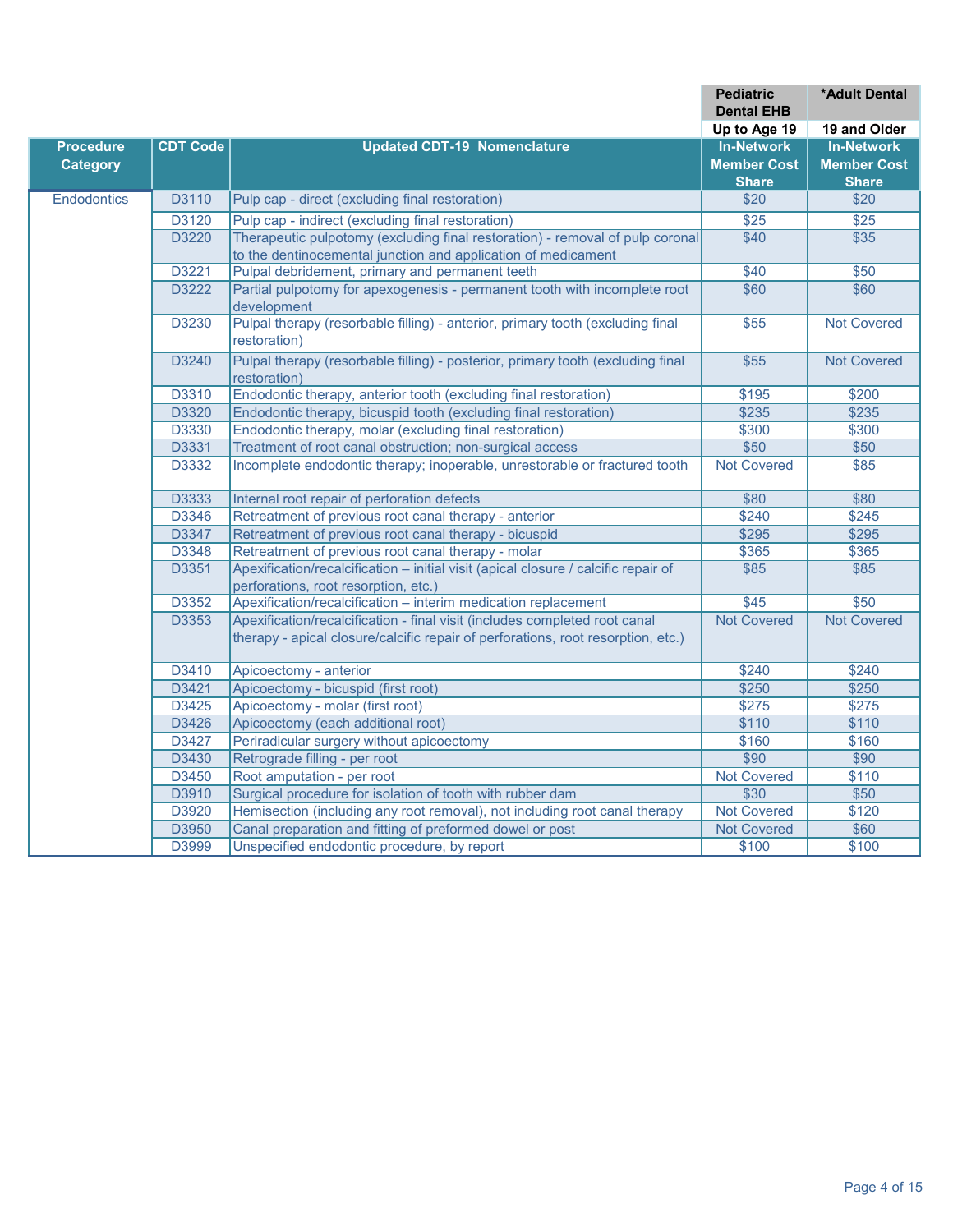|                  |                 |                                                                               | <b>Pediatric</b><br><b>Dental EHB</b> | *Adult Dental      |
|------------------|-----------------|-------------------------------------------------------------------------------|---------------------------------------|--------------------|
|                  |                 |                                                                               | Up to Age 19                          | 19 and Older       |
| <b>Procedure</b> | <b>CDT Code</b> | <b>Updated CDT-19 Nomenclature</b>                                            | <b>In-Network</b>                     | <b>In-Network</b>  |
| <b>Category</b>  |                 |                                                                               | <b>Member Cost</b>                    | <b>Member Cost</b> |
|                  |                 |                                                                               | <b>Share</b>                          | <b>Share</b>       |
| Periodontics     |                 | Gingivectomy or gingivoplasty - four or more contiguous teeth or tooth        |                                       |                    |
|                  | D4210           | bounded spaces per quadrant                                                   | \$150                                 | \$150              |
|                  |                 | Gingivectomy or gingivoplasty - one to three contiguous teeth or tooth        |                                       |                    |
|                  | D4211           | bounded spaces per quadrant                                                   | \$50                                  | \$50               |
|                  | D4240           | Gingival flap procedure, including root planing - four or more contiquous     | <b>Not Covered</b>                    | \$135              |
|                  |                 | teeth or tooth bounded spaces per quadrant                                    |                                       |                    |
|                  | D4241           | Gingival flap procedure, including root planing - one to three contiguous     | <b>Not Covered</b>                    | \$70               |
|                  |                 | teeth or tooth bounded spaces per quadrant                                    |                                       |                    |
|                  | D4249           | Clinical crown lengthening - hard tissue                                      | \$165                                 | \$200              |
|                  | D4260           | Osseous surgery (including elevation of a full thickness flap and closure) -  | \$265                                 | \$265              |
|                  |                 | four or more contiguous teeth or tooth bounded spaces per quadrant            |                                       |                    |
|                  | D4261           | Osseous surgery (including elevation of a full thickness flap and closure) -  | \$140                                 | \$140              |
|                  |                 | one to three contiguous teeth or tooth bounded spaces per quadrant            |                                       |                    |
|                  | D4263           | Bone replacement graft - retained natural tooth - first site in quadrant      | <b>Not Covered</b>                    | \$105              |
|                  | D4264           | Bone replacement graft - retained natural tooth - each additional site in     | <b>Not Covered</b>                    | \$75               |
|                  |                 | quadrant                                                                      |                                       |                    |
|                  | D4265           | Biologic materials to aid in soft and osseous tissue regeneration             | \$80                                  | \$80               |
|                  | D4266           | Guided tissue regeneration - resorbable barrier, per site                     | <b>Not Covered</b>                    | \$145              |
|                  | D4267           | Guided tissue regeneration - nonresorbable barrier, per site (includes        | <b>Not Covered</b>                    | \$175              |
|                  |                 | membrane removal)                                                             |                                       |                    |
|                  | D4270           | Pedicle soft tissue graft procedure                                           | <b>Not Covered</b>                    | \$155              |
|                  | D4273           | Autogenous connective tissue graft procedure (including donor and recipient   | <b>Not Covered</b>                    | \$220              |
|                  |                 | surgical sites) first tooth, implant, or edentulous tooth position in graft   |                                       |                    |
|                  |                 | Non-autogenous connective tissue graft procedure (including recipient site    |                                       |                    |
|                  | D4275           | and donor material) - first tooth, implant or edentulous tooth position in    | <b>Not Covered</b>                    | \$190              |
|                  |                 | same graft site                                                               |                                       |                    |
|                  |                 | Autogenous connective tissue graft procedure (including donor and recipient   |                                       |                    |
|                  | D4283           | surgical sites) - each additional contiguous tooth, implant or edentulous     | <b>Not Covered</b>                    | \$185              |
|                  |                 | tooth position in same graft site                                             |                                       |                    |
|                  |                 | Non-autogenous connective tissue graft procedure (including recipient         |                                       |                    |
|                  | D4285           | surgical site and donor material) - each additional contiguous tooth, implant | <b>Not Covered</b>                    | \$175              |
|                  |                 | or edentulous tooth position in same graft site                               |                                       |                    |
|                  | D4341           | Periodontal scaling and root planing - four or more teeth per quadrant        | \$55                                  | \$55               |
|                  |                 |                                                                               |                                       |                    |
|                  | D4342           | Periodontal scaling and root planing - one to three teeth per quadrant        | \$30                                  | \$25               |
|                  |                 | Scaling in presence of generalized moderate or severe gingival                |                                       |                    |
|                  | D4346           | inflammation - full mouth, after oral evaluation                              | \$40                                  | \$40               |
|                  | D4355           | Full mouth debridement to enable comprehensive evaluation and diagnosis       | \$40                                  | \$40               |
|                  |                 |                                                                               |                                       |                    |
|                  | D4381           | Localized delivery of antimicrobial agents via a controlled release vehicle   | \$10                                  | \$10               |
|                  |                 | into diseased crevicular tissue, per tooth                                    |                                       |                    |
|                  | D4910           | Periodontal maintenance                                                       | \$30                                  | \$30               |
|                  | D4920           | Unscheduled dressing change (by someone other than treating dentist or        | \$15                                  | <b>Not Covered</b> |
|                  | D4999           | their staff)<br>Unspecified periodontal procedure, by report                  |                                       |                    |
|                  |                 |                                                                               | \$350                                 | \$350              |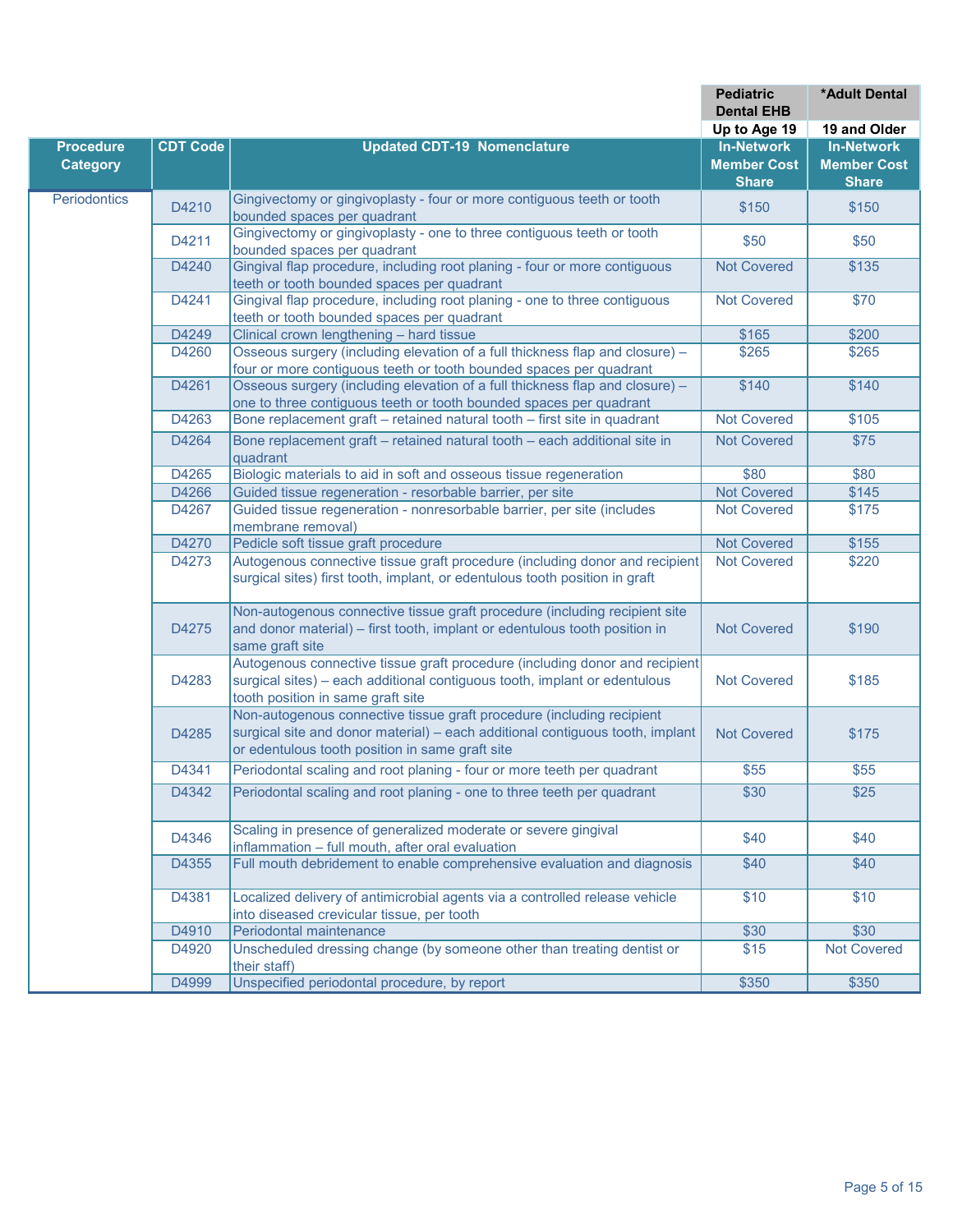|                  |                 |                                                                                                                   | <b>Pediatric</b><br><b>Dental EHB</b> | *Adult Dental      |
|------------------|-----------------|-------------------------------------------------------------------------------------------------------------------|---------------------------------------|--------------------|
|                  |                 |                                                                                                                   | Up to Age 19                          | 19 and Older       |
| <b>Procedure</b> | <b>CDT Code</b> | <b>Updated CDT-19 Nomenclature</b>                                                                                | <b>In-Network</b>                     | <b>In-Network</b>  |
| <b>Category</b>  |                 |                                                                                                                   | <b>Member Cost</b>                    | <b>Member Cost</b> |
|                  |                 |                                                                                                                   | <b>Share</b>                          | <b>Share</b>       |
| Prosthodontics,  | D5110           | Complete denture - maxillary                                                                                      | \$300                                 | \$400              |
| removable        |                 |                                                                                                                   |                                       |                    |
|                  | D5120           | Complete denture - mandibular                                                                                     | \$300                                 | \$400              |
|                  | D5130           | Immediate denture - maxillary                                                                                     | \$300                                 | \$400              |
|                  | D5140<br>D5211  | Immediate denture - mandibular<br>Maxillary partial denture - resin base (including retentive/clasping materials, | \$300                                 | \$400              |
|                  |                 | rests, and teeth)                                                                                                 | \$300                                 | \$325              |
|                  | D5212           | Mandibular partial denture - resin base (including retentive/clasping<br>materials, rests, and teeth)             | \$300                                 | \$325              |
|                  | D5213           | Maxillary partial denture - cast metal framework with resin denture bases                                         | \$335                                 | \$375              |
|                  |                 | (including retentive/clasping materials, rests and teeth)                                                         |                                       |                    |
|                  | D5214           | Mandibular partial denture - cast metal framework with resin denture bases                                        | \$335                                 | \$375              |
|                  |                 | (including retentive/clasping materials, rests and teeth)                                                         |                                       |                    |
|                  | D5221           | Immediate maxillary partial denture - resin base (including,                                                      | \$275                                 | \$300              |
|                  |                 | retentive/clasping materials rests and teeth)                                                                     |                                       |                    |
|                  | D5222           | Immediate mandibular partial denture - resin base (including<br>retentative/claspings materials, rests and teeth) | \$275                                 | \$300              |
|                  |                 | Immediate maxillary partial denture - cast metal framework with resin                                             |                                       |                    |
|                  | D5223           | denture bases (including retentative/clasping materials, rests and teeth)                                         | \$330                                 | \$370              |
|                  |                 | Immediate mandibular partial denture - cast metal framework with resin                                            |                                       |                    |
|                  | D5224           | denture bases (including retentative/clasping materials, rests and teeth)                                         | \$330                                 | \$370              |
|                  | D5225           | Maxillary partial denture - flexible base (including any clasps, rests and                                        | <b>Not Covered</b>                    | \$375              |
|                  |                 | teeth)                                                                                                            |                                       |                    |
|                  | D5226           | Mandibular partial denture - flexible base (including any clasps, rests and<br>teeth)                             | <b>Not Covered</b>                    | \$375              |
|                  | D5282           | Removable unilateral partial denture - one piece cast metal (including                                            | <b>Not Covered</b>                    | \$250              |
|                  |                 | clasps and teeth), maxillary                                                                                      |                                       |                    |
|                  | D5283           | Removable unilateral partial denture - one piece cast metal (including<br>clasps and teeth), mandibular           | <b>Not Covered</b>                    | \$250              |
|                  | D5284           | Removable unilateral partial denture - one piece flexible base (including                                         | <b>Not Covered</b>                    | \$250              |
|                  |                 | clasps and teeth), per quadrant                                                                                   |                                       |                    |
|                  | D5286           | Removable unilateral partial denture - one piece resin (including clasps and<br>teeth), per quadrant              | <b>Not Covered</b>                    | $\sqrt{$250}$      |
|                  | D5410           | Adjust complete denture - maxillary                                                                               | \$20                                  | \$20               |
|                  | D5411           | Adjust complete denture - mandibular                                                                              | \$20                                  | \$20               |
|                  | D5421           | Adjust partial denture - maxillary                                                                                | \$20                                  | \$20               |
|                  | D5422           | Adjust partial denture - mandibular                                                                               | \$20                                  | \$20               |
|                  | D5511           | Repair broken complete denture base, mandibular                                                                   | \$40                                  | \$30               |
|                  | D5512           | Repair broken complete denture base, maxillary                                                                    | \$40                                  | \$30               |
|                  | D5520           | Replace missing or broken teeth - complete denture (each tooth)                                                   | \$40                                  | \$30               |
|                  | D5611           | Repair resin denture base, mandibular                                                                             | \$40                                  | \$30               |
|                  | D5612           | Repair resin denture base, maxillary                                                                              | \$40                                  | \$30               |
|                  | D5621           | Repair cast framework, mandibular                                                                                 | \$40                                  | \$35               |
|                  | D5622           | Repair cast framework, maxillary                                                                                  | \$40                                  | \$35               |
|                  | D5630           | Repair or replace broken retentive/clasping materials - per tooth                                                 | \$50                                  | \$30               |
|                  | D5640           | Replace broken teeth - per tooth                                                                                  | \$35                                  | \$30               |
|                  | D5650           | Add tooth to existing partial denture                                                                             | \$35                                  | \$35               |
|                  | D5660           | Add clasp to existing partial denture - per tooth                                                                 | \$60                                  | \$45               |
|                  | D5670           | Replace all teeth and acrylic on cast metal framework (maxillary)                                                 | Not Covered                           | \$195              |
|                  | D5671           | Replace all teeth and acrylic on cast metal framework (mandibular)                                                | <b>Not Covered</b>                    | \$195              |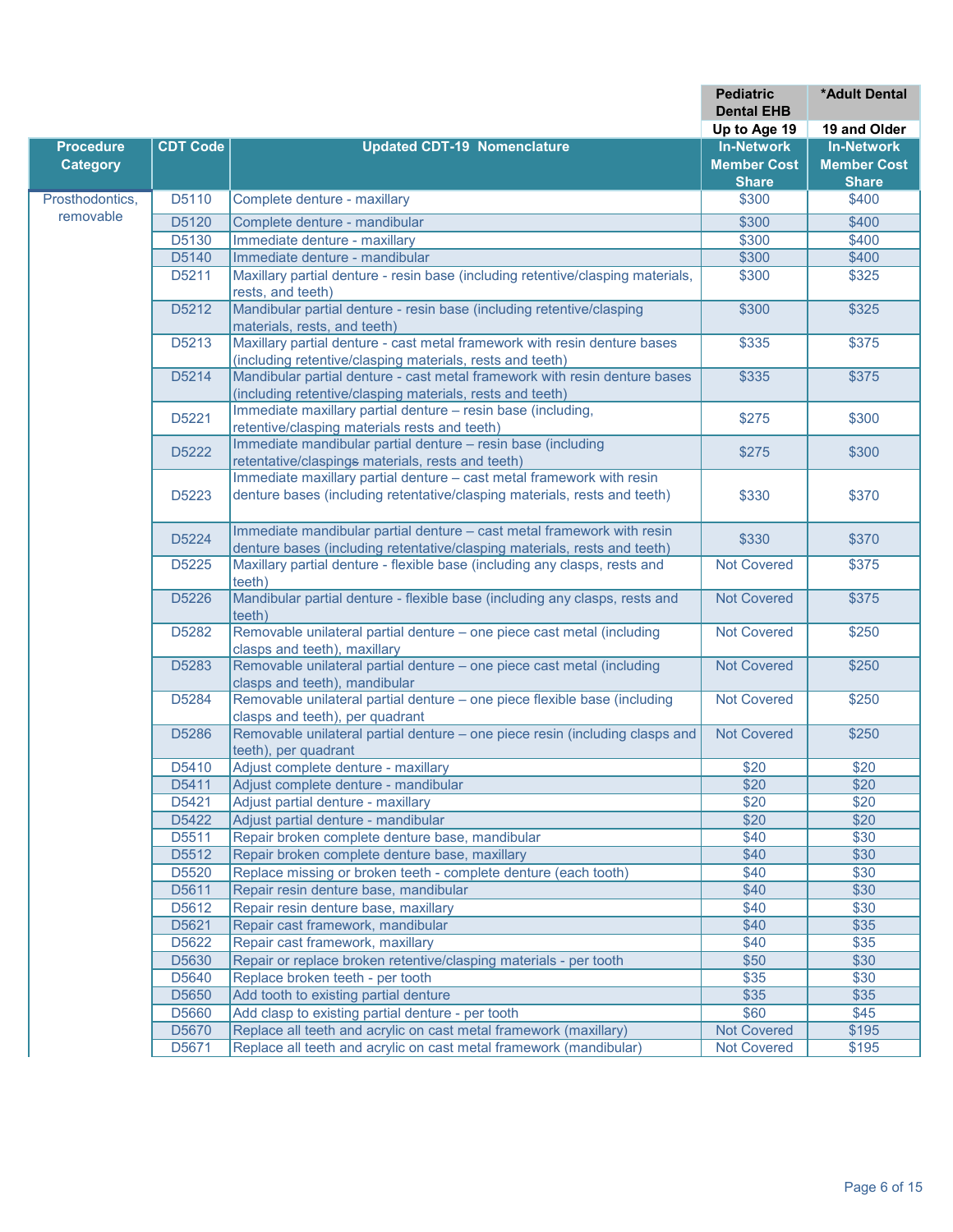|                      |                 |                                                                                                 | <b>Pediatric</b>   | <b>*Adult Dental</b>                     |
|----------------------|-----------------|-------------------------------------------------------------------------------------------------|--------------------|------------------------------------------|
|                      |                 |                                                                                                 | <b>Dental EHB</b>  |                                          |
|                      |                 |                                                                                                 | Up to Age 19       | 19 and Older                             |
| <b>Procedure</b>     | <b>CDT Code</b> | <b>Updated CDT-19 Nomenclature</b>                                                              | <b>In-Network</b>  | <b>In-Network</b>                        |
| <b>Category</b>      |                 |                                                                                                 | <b>Member Cost</b> | <b>Member Cost</b>                       |
|                      |                 |                                                                                                 | <b>Share</b>       | <b>Share</b>                             |
|                      | D5710           | Rebase complete maxillary denture                                                               | <b>Not Covered</b> | \$155                                    |
|                      | D5711           | Rebase complete mandibular denture                                                              | <b>Not Covered</b> | \$155                                    |
|                      | D5720           | Rebase maxillary partial denture                                                                | <b>Not Covered</b> | \$150                                    |
|                      | D5721           | Rebase mandibular partial denture                                                               | <b>Not Covered</b> | \$150                                    |
|                      | D5730           | Reline complete maxillary denture (chairside)                                                   | \$60               | \$80                                     |
|                      | D5731           | Reline complete mandibular denture (chairside)                                                  | \$60               | \$80                                     |
|                      | D5740           | Reline maxillary partial denture (chairside)                                                    | \$60               | $\overline{$75}$                         |
|                      | D5741           | Reline mandibular partial denture (chairside)                                                   | \$60               | $\sqrt{$75}$                             |
|                      | D5750           | Reline complete maxillary denture (laboratory)                                                  | \$90               | \$120                                    |
|                      | D5751<br>D5760  | Reline complete mandibular denture (laboratory)                                                 | \$90               | \$120<br>\$110                           |
|                      | D5761           | Reline maxillary partial denture (laboratory)<br>Reline mandibular partial denture (laboratory) | \$80<br>\$80       | \$110                                    |
|                      | D5850           | Tissue conditioning, maxillary                                                                  | \$30               | \$35                                     |
|                      | D5851           | Tissue conditioning, mandibular                                                                 | \$30               | \$35                                     |
|                      | D5862           | Precision attachment, by report                                                                 | \$90               | \$100                                    |
|                      | D5863           | Overdenture - complete maxillary                                                                | \$300              | \$300                                    |
|                      | D5864           | Overdenture - partial maxillary                                                                 | \$300              | \$300                                    |
|                      | D5865           | Overdenture - complete mandibular                                                               | \$300              | \$300                                    |
|                      | D5866           | Overdenture - partial mandibular                                                                | \$300              | \$300                                    |
|                      | D5876           | Add metal substructure to acrylic full denture (per arch)                                       | <b>Not Covered</b> | \$30                                     |
|                      | D5899           | Unspecified removable prosthodontic procedure, by report                                        | \$350              | \$400                                    |
| <b>Maxillofacial</b> |                 | Facial moulage (sectional)                                                                      | $\frac{1}{2285}$   | <b>Not Covered</b>                       |
| <b>Prosthetics</b>   | D5911           |                                                                                                 |                    |                                          |
|                      | D5912           | Facial moulage (complete)                                                                       | \$350              | <b>Not Covered</b>                       |
|                      | D5913           | <b>Nasal prosthesis</b>                                                                         | \$350              | <b>Not Covered</b>                       |
|                      | D5914           | <b>Auricular prosthesis</b>                                                                     | \$350              | <b>Not Covered</b>                       |
|                      | D5915           | <b>Orbital prosthesis</b>                                                                       | \$350              | <b>Not Covered</b>                       |
|                      | D5916           | Ocular prosthesis                                                                               | \$350              | <b>Not Covered</b>                       |
|                      | D5919           | <b>Facial prosthesis</b>                                                                        | \$350              | <b>Not Covered</b>                       |
|                      | D5922           | Nasal septal prosthesis                                                                         | \$350              | <b>Not Covered</b>                       |
|                      | D5923           | Ocular prosthesis, interim<br><b>Cranial prosthesis</b>                                         | \$350              | <b>Not Covered</b>                       |
|                      | D5924           |                                                                                                 | \$350              | <b>Not Covered</b>                       |
|                      | D5925           | <b>Facial augmentation implant prosthesis</b>                                                   | \$200              | <b>Not Covered</b>                       |
|                      | D5926           | Nasal prosthesis, replacement                                                                   | \$200              | <b>Not Covered</b>                       |
|                      | D5927           | Auricular prosthesis, replacement                                                               | \$200              | <b>Not Covered</b>                       |
|                      | D5928           | Orbital prosthesis, replacement                                                                 | \$200              | <b>Not Covered</b>                       |
|                      | D5929<br>D5931  | Facial prosthesis, replacement<br>Obturator prosthesis, surgical                                | \$200              | <b>Not Covered</b>                       |
|                      | D5932           | Obturator prosthesis, definitive                                                                | \$350<br>\$350     | <b>Not Covered</b><br><b>Not Covered</b> |
|                      | D5933           | Obturator prosthesis, modification                                                              | \$150              | <b>Not Covered</b>                       |
|                      | D5934           | Mandibular resection prosthesis with guide flange                                               | \$350              | <b>Not Covered</b>                       |
|                      | D5935           | Mandibular resection prosthesis without guide flange                                            | \$350              | <b>Not Covered</b>                       |
|                      | D5936           | Obturator prosthesis, interim                                                                   | \$350              | <b>Not Covered</b>                       |
|                      | D5937           | Trismus appliance (not for TMD treatment)                                                       | \$85               | <b>Not Covered</b>                       |
|                      | D5951           | Feeding aid                                                                                     | \$135              | <b>Not Covered</b>                       |
|                      | D5952           | Speech aid prosthesis, pediatric                                                                | \$350              | <b>Not Covered</b>                       |
|                      | D5953           | Speech aid prosthesis, adult                                                                    | \$350              | <b>Not Covered</b>                       |
|                      | D5954           | Palatal augmentation prosthesis                                                                 | \$135              | <b>Not Covered</b>                       |
|                      | D5955           | Palatal lift prosthesis, definitive                                                             | \$350              | <b>Not Covered</b>                       |
|                      | D5958           | Palatal lift prosthesis, interim                                                                | \$350              | <b>Not Covered</b>                       |
|                      | D5959           | Palatal lift prosthesis, modification                                                           | \$145              | <b>Not Covered</b>                       |
|                      | D5960           | Speech aid prosthesis, modification                                                             | \$145              | <b>Not Covered</b>                       |
|                      |                 |                                                                                                 |                    |                                          |
|                      | D5982           | <b>Surgical stent</b>                                                                           | \$70               | <b>Not Covered</b>                       |
|                      | D5983           | <b>Radiation carrier</b>                                                                        | \$55               | <b>Not Covered</b>                       |
|                      | D5984           | <b>Radiation shield</b>                                                                         | \$85               | <b>Not Covered</b>                       |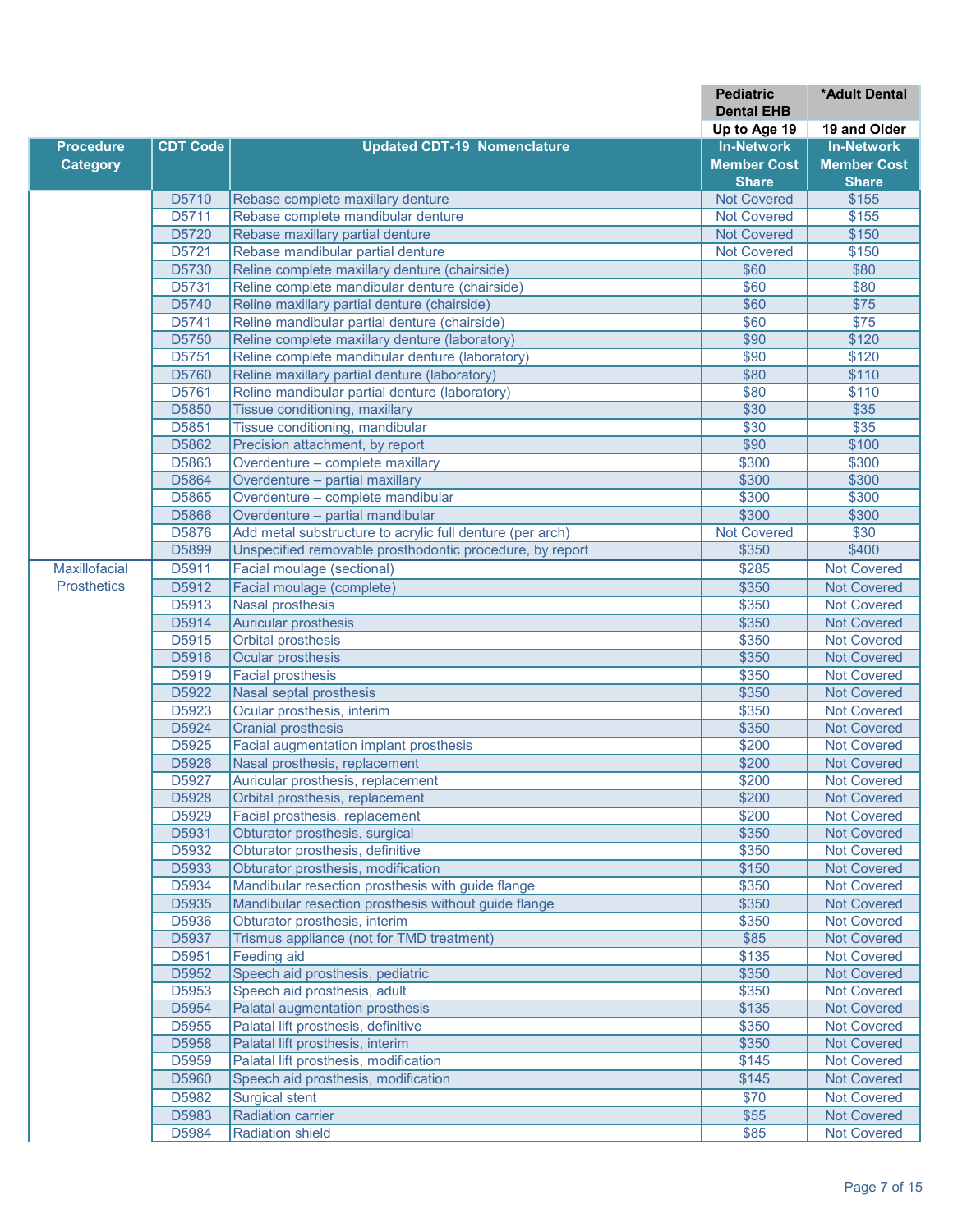|                         |                 |                                                                                            | <b>Pediatric</b>   | *Adult Dental      |
|-------------------------|-----------------|--------------------------------------------------------------------------------------------|--------------------|--------------------|
|                         |                 |                                                                                            | <b>Dental EHB</b>  |                    |
|                         |                 |                                                                                            | Up to Age 19       | 19 and Older       |
| <b>Procedure</b>        | <b>CDT Code</b> | <b>Updated CDT-19 Nomenclature</b>                                                         | <b>In-Network</b>  | <b>In-Network</b>  |
| <b>Category</b>         |                 |                                                                                            | <b>Member Cost</b> | <b>Member Cost</b> |
|                         |                 |                                                                                            | <b>Share</b>       | <b>Share</b>       |
|                         | D5985           | Radiation cone locator                                                                     | \$135              | <b>Not Covered</b> |
|                         | D5986           | Fluoride gel carrier                                                                       | \$35               | <b>Not Covered</b> |
|                         | D5987           | Commissure splint                                                                          | \$85               | <b>Not Covered</b> |
|                         | D5988           | <b>Surgical splint</b>                                                                     | $\sqrt{$95}$       | <b>Not Covered</b> |
|                         | D5991           | Vesiculobullous disease medicament carrier                                                 | \$70               | <b>Not Covered</b> |
|                         | D5999           | Unspecified maxillofacial prosthesis, by report                                            | \$350              | <b>Not Covered</b> |
| <b>Implant Services</b> | D6010           | Surgical placement of implant body: endosteal implant                                      | \$350              | <b>Not Covered</b> |
|                         | D6011           | Second stage implant surgery                                                               | \$350              | <b>Not Covered</b> |
|                         | D6013           | Surgical placement of mini implant                                                         | \$350              | <b>Not Covered</b> |
|                         | D6040           | Surgical placement: eposteal implant                                                       | \$350              | <b>Not Covered</b> |
|                         | D6050           | Surgical placement: transosteal implant                                                    | \$350              | <b>Not Covered</b> |
|                         | D6052           | Semi-precision attachment abutment                                                         | \$350              | <b>Not Covered</b> |
|                         | D6055           | Connecting bar - implant supported or abutment supported                                   | \$350              | <b>Not Covered</b> |
|                         | D6056           | Prefabricated abutment - includes modification and placement                               | \$135              | <b>Not Covered</b> |
|                         | D6057           | Custom fabricated abutment - includes placement                                            | \$180              | <b>Not Covered</b> |
|                         | D6058           | Abutment supported porcelain/ceramic crown                                                 | \$320              | <b>Not Covered</b> |
|                         | D6059           | Abutment supported porcelain fused to metal crown (high noble metal)                       | \$315              | <b>Not Covered</b> |
|                         | D6060           | Abutment supported porcelain fused to metal crown (predominantly base                      | \$295              | Not Covered        |
|                         |                 | metal)                                                                                     |                    |                    |
|                         | D6061           | Abutment supported porcelain fused to metal crown (noble metal)                            | \$300              | <b>Not Covered</b> |
|                         | D6062           | Abutment supported cast metal crown (high noble metal)                                     | \$315              | <b>Not Covered</b> |
|                         | D6063           | Abutment supported cast metal crown (predominantly base metal)                             | \$300              | <b>Not Covered</b> |
|                         | D6064           | Abutment supported cast metal crown (noble metal)                                          | \$315              | <b>Not Covered</b> |
|                         | D6065           | Implant supported porcelain/ceramic crown                                                  | \$340              | <b>Not Covered</b> |
|                         | D6066           | Implant supported crown - porcelain fused to high noble alloys                             | \$335              | <b>Not Covered</b> |
|                         | D6067           | Implant supported crown - high noble alloys                                                | \$340              | <b>Not Covered</b> |
|                         | D6068           | Abutment supported retainer for porcelain/ceramic FPD                                      | \$320              | <b>Not Covered</b> |
|                         | D6069           | Abutment supported retainer for porcelain fused to metal FPD (high noble<br>metal)         | \$315              | <b>Not Covered</b> |
|                         | D6070           | Abutment supported retainer for porcelain fused to metal FPD<br>(predominantly base metal) | \$290              | <b>Not Covered</b> |
|                         | D6071           | Abutment supported retainer for porcelain fused to metal FPD (noble metal)                 | \$300              | <b>Not Covered</b> |
|                         | D6072           | Abutment supported retainer for cast metal FPD (high noble metal)                          | \$315              | <b>Not Covered</b> |
|                         | D6073           | Abutment supported retainer for cast metal FPD (predominantly base metal)                  | \$290              | <b>Not Covered</b> |
|                         | D6074           | Abutment supported retainer for cast metal FPD (noble metal)                               | \$320              | <b>Not Covered</b> |
|                         | D6075           | Implant supported retainer for ceramic FPD                                                 | \$335              | <b>Not Covered</b> |
|                         | D6076           | Implant supported retainer FPD - porcelain fused to high noble alloys                      | \$330              | <b>Not Covered</b> |
|                         | D6077           | Implant supported retainer for metal FPD high noble alloys                                 | \$350              | <b>Not Covered</b> |
|                         | D6080           | Implant maintenance procedures when prostheses are removed and                             | \$30               | <b>Not Covered</b> |
|                         |                 | reinserted, including cleansing of prostheses and abutments                                |                    |                    |
|                         | D6081           | Scaling and debridement in the presence of inflammation or mucositis of a                  | \$30               | <b>Not Covered</b> |
|                         |                 | single implant, including cleaning of the implant surfaces, without flap entry             |                    |                    |
|                         |                 | and closure                                                                                |                    |                    |
|                         | D6082           | Implant supported crown - porcelain fused to predominantly base alloys                     | \$335              | <b>Not Covered</b> |
|                         | D6083           | Implant supported crown - porcelain fused to noble alloys                                  | \$335              | <b>Not Covered</b> |
|                         | D6084           | Implant supported crown - porcelain fused to titanium and titanium alloys                  | \$335              | <b>Not Covered</b> |
|                         | D6085           | Provisional implant crown                                                                  | \$300              | <b>Not Covered</b> |
|                         | D6086           | Implant supported crown - predominantly base alloys                                        | \$340              | <b>Not Covered</b> |
|                         | D6087           | Implant supported crown - noble alloys                                                     | \$340              | <b>Not Covered</b> |
|                         | D6088           | Implant supported crown - titanium and titanium alloys                                     | \$340              | <b>Not Covered</b> |
|                         | D6090           | Repair implant supported prosthesis, by report                                             | \$65               | <b>Not Covered</b> |
|                         |                 |                                                                                            |                    |                    |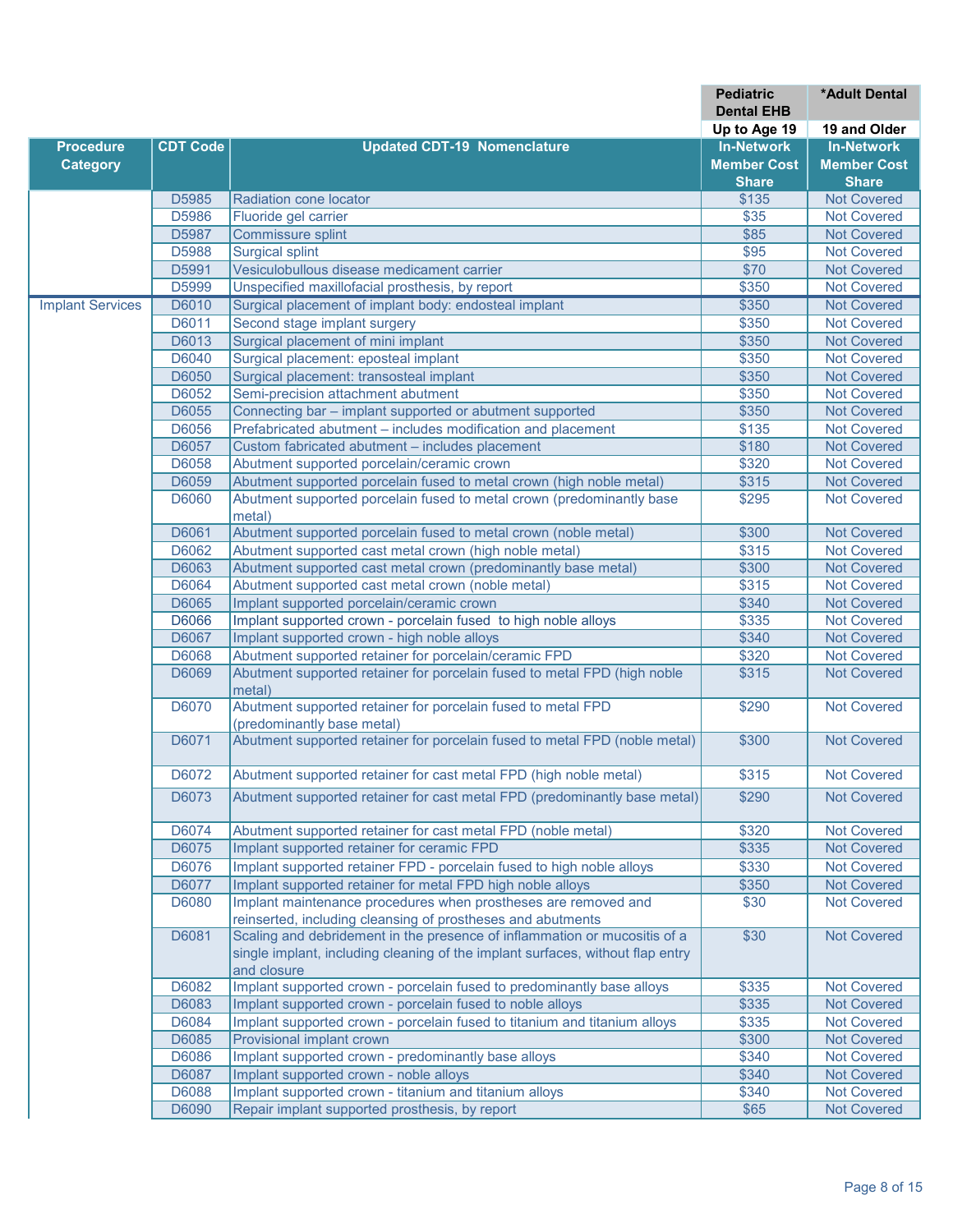|                          |                 |                                                                                               | <b>Pediatric</b>            | <b>*Adult Dental</b>                     |
|--------------------------|-----------------|-----------------------------------------------------------------------------------------------|-----------------------------|------------------------------------------|
|                          |                 |                                                                                               | <b>Dental EHB</b>           |                                          |
|                          |                 |                                                                                               | Up to Age 19                | 19 and Older                             |
| <b>Procedure</b>         | <b>CDT Code</b> | <b>Updated CDT-19 Nomenclature</b>                                                            | <b>In-Network</b>           | <b>In-Network</b>                        |
| <b>Category</b>          |                 |                                                                                               | <b>Member Cost</b>          | <b>Member Cost</b>                       |
|                          |                 |                                                                                               | <b>Share</b>                | <b>Share</b>                             |
|                          | D6091           | Replacement of semi-precision or precision attachment (male or female                         | \$40                        | <b>Not Covered</b>                       |
|                          |                 | component) of implant/abutment supported prosthesis, per attachment                           |                             |                                          |
|                          | D6092           | Re-cement or re-bond implant/abutment supported crown                                         | \$25                        | <b>Not Covered</b><br><b>Not Covered</b> |
|                          | D6093<br>D6094  | Re-cement or re-bond implant/abutment supported fixed partial denture                         | \$35<br>\$295               | <b>Not Covered</b>                       |
|                          | D6095           | Abutment supported crown - titanium and titanium alloys<br>Repair implant abutment, by report | \$65                        | <b>Not Covered</b>                       |
|                          | D6096           | Remove broken implant retaining screw                                                         | \$60                        | <b>Not Covered</b>                       |
|                          | D6097           | Abutment supported crown - porcelain fused to titanium and titanium alloys                    | \$315                       | <b>Not Covered</b>                       |
|                          |                 |                                                                                               |                             |                                          |
|                          | D6098           | Implant supported retainer - porcelain fused to predominantly base alloys                     | \$330                       | <b>Not Covered</b>                       |
|                          | D6099           | Implant supported retainer for FPD - porcelain fused to noble alloys                          | \$330                       | <b>Not Covered</b>                       |
|                          | D6100           | Implant removal, by report                                                                    | \$110                       | <b>Not Covered</b>                       |
|                          | D6110           | Implant /abutment supported removable denture for edentulous arch -                           | \$350                       | <b>Not Covered</b>                       |
|                          |                 | maxillary                                                                                     |                             |                                          |
|                          | D6111           | Implant /abutment supported removable denture for edentulous arch -<br>mandibular             | \$350                       | <b>Not Covered</b>                       |
|                          | D6112           | Implant /abutment supported removable denture for partially edentulous<br>$arch - maxillary$  | \$350                       | <b>Not Covered</b>                       |
|                          | D6113           | Implant /abutment supported removable denture for partially edentulous<br>arch - mandibular   | \$350                       | <b>Not Covered</b>                       |
|                          | D6114           | Implant /abutment supported fixed denture for edentulous arch - maxillary                     | \$350                       | <b>Not Covered</b>                       |
|                          | D6115           | Implant /abutment supported fixed denture for edentulous arch -<br>mandibular                 | \$350                       | <b>Not Covered</b>                       |
|                          | D6116           | Implant /abutment supported fixed denture for partially edentulous arch -<br>maxillary        | \$350                       | <b>Not Covered</b>                       |
|                          | D6117           | Implant /abutment supported fixed denture for partially edentulous arch -<br>mandibular       | \$350                       | <b>Not Covered</b>                       |
|                          | D6120           | Implant supported retainer - porcelain fused to titanium and titanium alloys                  | \$330                       | <b>Not Covered</b>                       |
|                          | D6121           | Implant supported retainer for metal FPD - predominantly base alloys                          | \$350                       | <b>Not Covered</b>                       |
|                          | D6122           | Implant supported retainer for metal FPD - noble alloys                                       | \$350                       | <b>Not Covered</b>                       |
|                          | D6123           | Implant supported retainer for metal FPD - titanium and titanium alloys                       | \$350                       | <b>Not Covered</b>                       |
|                          | D6190           | Radiographic/surgical implant index, by report                                                | \$75                        | <b>Not Covered</b>                       |
|                          | D6194           | Abutment supported retainer crown for FPD - titanium and titanium alloys                      | \$265                       | <b>Not Covered</b>                       |
|                          | D6195           | Abutment supported retainer - porcelain fused to titanium and titanium                        | \$315                       | <b>Not Covered</b>                       |
|                          |                 | alloys                                                                                        |                             |                                          |
|                          | D6199           | Unspecified implant procedure, by report<br>Pontic - indirect resin based composite           | \$350                       | <b>Not Covered</b>                       |
| Prosthodontics,<br>fixed | D6205           |                                                                                               | <b>Not Covered</b>          | \$165                                    |
|                          | D6210           | Pontic - cast high noble metal                                                                | <b>Not Covered</b>          | \$300                                    |
|                          | D6211           | Pontic - cast predominantly base metal                                                        | \$300                       | \$300                                    |
|                          | D6212           | Pontic - cast noble metal                                                                     | <b>Not Covered</b>          | \$300                                    |
|                          | D6214           | Pontic - titanium and titanium alloys                                                         | <b>Not Covered</b>          | \$300                                    |
|                          | D6240           | Pontic - porcelain fused to high noble metal                                                  | <b>Not Covered</b>          | \$300                                    |
|                          | D6241           | Pontic - porcelain fused to predominantly base metal                                          | \$300                       | \$300                                    |
|                          | D6242           | Pontic - porcelain fused to noble metal                                                       | <b>Not Covered</b>          | \$300                                    |
|                          | D6243           | Pontic - porcelain fused to titanium and titanium alloys                                      | Not Covered                 | \$300                                    |
|                          | D6245           | Pontic - porcelain/ceramic                                                                    | \$300                       | \$300                                    |
|                          | D6250<br>D6251  | Pontic - resin with high noble metal<br>Pontic - resin with predominantly base metal          | <b>Not Covered</b><br>\$300 | \$300<br>\$300                           |
|                          | D6252           | Pontic - resin with noble metal                                                               | <b>Not Covered</b>          | \$300                                    |
|                          | D6545           | Retainer - cast metal for resin bonded fixed prosthesis                                       | <b>Not Covered</b>          | \$130                                    |
|                          | D6548           | Retainer - porcelain/ceramic for resin bonded fixed prosthesis                                | <b>Not Covered</b>          | \$145                                    |
|                          | D6549           | Retainer - for resin bonded fixed prosthesis                                                  | <b>Not Covered</b>          | \$130                                    |
|                          | D6608           | Retainer onlay - porcelain/ceramic, two surfaces                                              | <b>Not Covered</b>          | \$200                                    |
|                          |                 |                                                                                               |                             |                                          |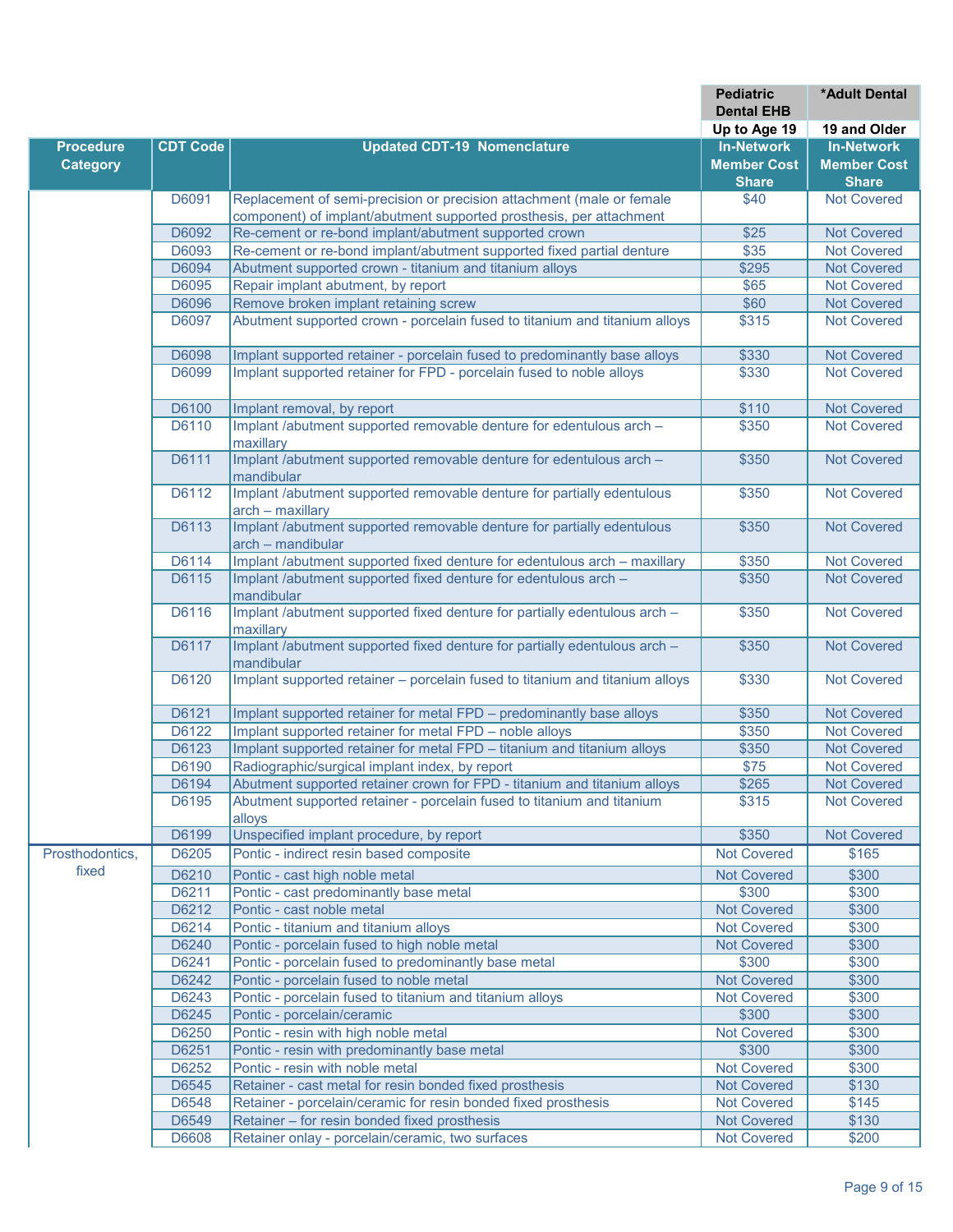|                  |                 |                                                                           | <b>Pediatric</b><br><b>Dental EHB</b> | <b>*Adult Dental</b> |
|------------------|-----------------|---------------------------------------------------------------------------|---------------------------------------|----------------------|
|                  |                 |                                                                           | Up to Age 19                          | 19 and Older         |
| <b>Procedure</b> | <b>CDT Code</b> | <b>Updated CDT-19 Nomenclature</b>                                        | <b>In-Network</b>                     | <b>In-Network</b>    |
| <b>Category</b>  |                 |                                                                           | <b>Member Cost</b>                    | <b>Member Cost</b>   |
|                  |                 |                                                                           | <b>Share</b>                          | <b>Share</b>         |
|                  | D6609           | Retainer onlay - porcelain/ceramic, three or more surfaces                | <b>Not Covered</b>                    | \$200                |
|                  | D6610           | Retainer onlay - cast high noble metal, two surfaces                      | <b>Not Covered</b>                    | \$200                |
|                  | D6611           | Retainer onlay - cast high noble metal, three or more surfaces            | <b>Not Covered</b>                    | \$200                |
|                  | D6612           | Retainer onlay - cast predominantly base metal, two surfaces              | <b>Not Covered</b>                    | \$200                |
|                  | D6613           | Retainer onlay - cast predominantly base metal, three or more surfaces    | <b>Not Covered</b>                    | \$200                |
|                  | D6614           | Retainer onlay - cast noble metal, two surfaces                           | <b>Not Covered</b>                    | \$200                |
|                  | D6615           | Retainer onlay - cast noble metal, three or more surfaces                 | <b>Not Covered</b>                    | \$200                |
|                  | D6634           | Retainer onlay - titanium                                                 | <b>Not Covered</b>                    | \$200                |
|                  | D6710           | Retainer crown - indirect resin based composite                           | <b>Not Covered</b>                    | \$200                |
|                  | D6720           | Retainer crown - resin with high noble metal                              | <b>Not Covered</b>                    | \$300                |
|                  | D6721           | Retainer crown - resin with predominantly base metal                      | \$300                                 | \$300                |
|                  | D6722           | Retainer crown - resin with noble metal                                   | <b>Not Covered</b>                    | \$300                |
|                  | D6740           | Retainer crown - porcelain/ceramic                                        | \$300                                 | \$300                |
|                  | D6750           | Retainer crown - porcelain fused to high noble metal                      | <b>Not Covered</b>                    | \$300                |
|                  | D6751           | Retainer crown - porcelain fused to predominantly base metal              | \$300                                 | \$300                |
|                  | D6752           | Retainer crown - porcelain fused to noble metal                           | <b>Not Covered</b>                    | \$300                |
|                  | D6753           | Retainer crown - porcelain fused to titanium and titanium alloys          | <b>Not Covered</b>                    | \$300                |
|                  | D6781           | Retainer crown - 3/4 cast predominantly base metal                        | \$300                                 | \$300                |
|                  | D6782           | Retainer crown - 3/4 cast noble metal                                     | <b>Not Covered</b>                    | \$300                |
|                  | D6783           | Retainer crown - 3/4 porcelain/ceramic                                    | \$300                                 | \$300                |
|                  | D6784           | Retainer crown 3/4 - titanium and titanium alloys                         | \$300                                 | \$300                |
|                  | D6791           | Retainer crown - full cast predominantly base metal                       | \$300                                 | \$300                |
|                  | D6794           | Retainer crown - titanium and titanium alloys                             | <b>Not Covered</b>                    | \$300                |
|                  | D6930           | Re-cement or re-bond fixed partial denture                                | \$40                                  | \$40                 |
|                  | D6980           | Fixed partial denture repair necessitated by restorative material failure | \$95                                  | \$95                 |
|                  | D6999           | Unspecified fixed prosthodontic procedure, by report                      | \$350                                 | \$400                |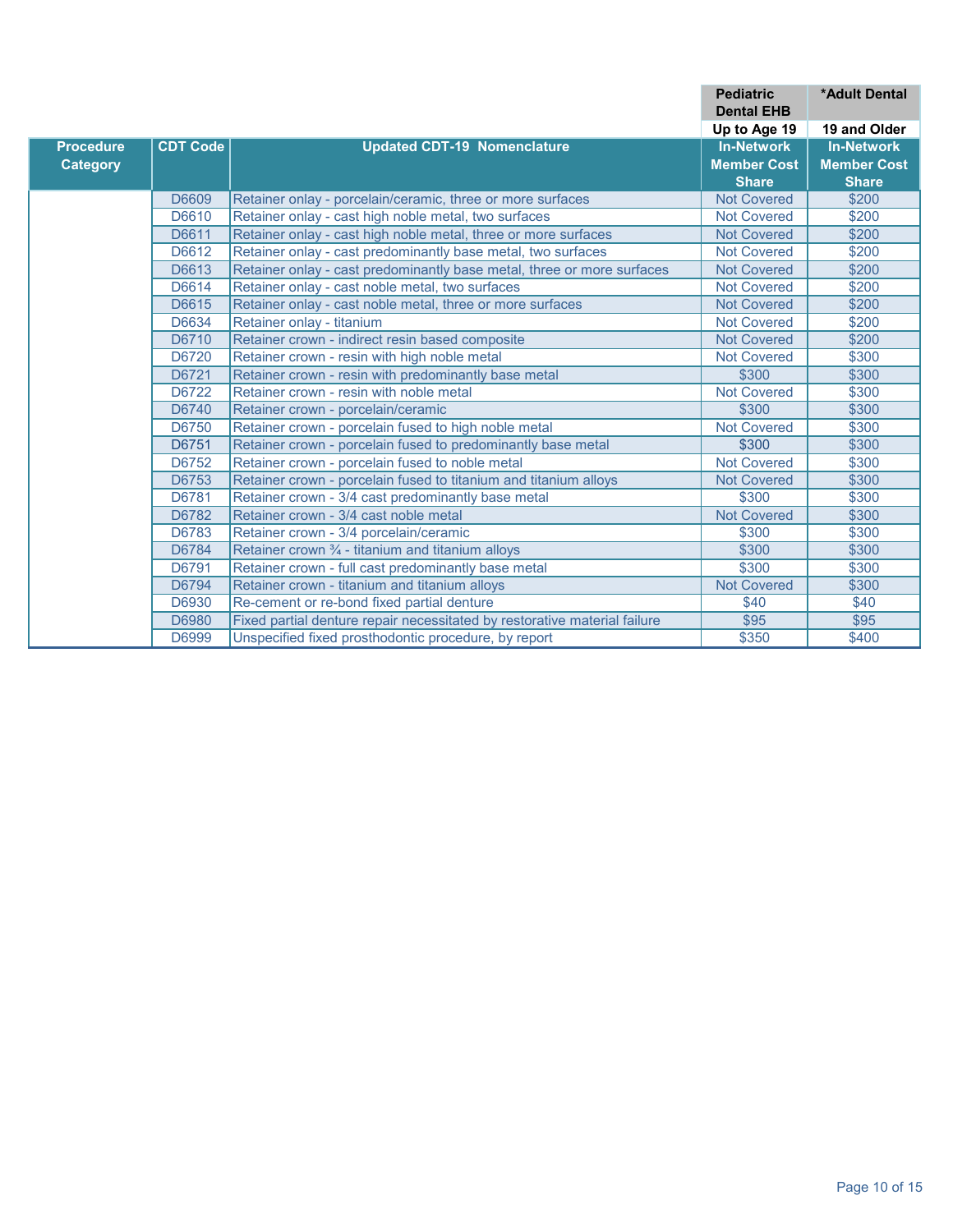| Up to Age 19<br>19 and Older<br><b>CDT Code</b><br><b>In-Network</b><br><b>Procedure</b><br><b>Updated CDT-19 Nomenclature</b><br><b>In-Network</b><br><b>Member Cost</b><br><b>Member Cost</b><br><b>Category</b><br><b>Share</b><br><b>Share</b><br><b>Oral Maxillofacial</b><br>D7111<br>Extraction, coronal remnants - deciduous tooth<br>\$40<br>\$40<br><b>Prosthetics</b><br>D7140<br>Extraction, erupted tooth or exposed root (elevation and/or forceps removal)<br>\$65<br>\$65<br>\$120<br>\$115<br>D7210<br>Extraction, erupted tooth requiring removal of bone and/or sectioning of<br>tooth, and including elevation of mucoperiosteal flap if indicated<br>D7220<br>Removal of impacted tooth - soft tissue<br>\$95<br>\$85<br>D7230<br>Removal of impacted tooth - partially bony<br>\$145<br>\$145<br>Removal of impacted tooth - completely bony<br>D7240<br>\$160<br>\$160<br>D7241<br>Removal of impacted tooth - completely bony, with unusual surgical<br>\$175<br>\$175<br>complications<br>D7250<br>Removal of residual tooth roots (cutting procedure)<br>\$75<br>\$80<br>D7260<br>\$280<br>\$280<br>Oroantral fistula closure<br>Primary closure of a sinus perforation<br>D7261<br>\$285<br>\$285<br>Tooth reimplantation and/or stabilization of accidentally evulsed or displaced<br>D7270<br>\$185<br>\$185<br>tooth<br>Exposure of an unerupted tooth<br>D7280<br>\$220<br>\$220<br>D7283<br>Placement of device to facilitate eruption of impacted tooth<br>\$85<br>\$85<br>Incisional biopsy of oral tissue-hard (bone, tooth)<br>D7285<br>\$180<br>\$180<br>D7286<br>Incisional biopsy of oral tissue-soft<br>\$110<br>\$110<br>D7287<br>Exfoliative cytological sample collection<br><b>Not Covered</b><br>\$35<br>D7288<br>$\overline{$35}$<br>Brush biopsy - transepithelial sample collection<br><b>Not Covered</b><br>D7290<br>Surgical repositioning of teeth<br>\$185<br>\$185<br>D7291<br>Transseptal fiberotomy/supra crestal fiberotomy, by report<br>\$80<br>\$80<br>Alveoloplasty in conjunction with extractions - four or more teeth or tooth<br>D7310<br>\$85<br>\$85<br>spaces, per quadrant<br>D7311<br>Alveoloplasty in conjunction with extractions - one to three teeth or tooth<br>\$50<br>\$50<br>spaces, per quadrant<br>Alveoloplasty not in conjunction with extractions - four or more teeth or tooth<br>D7320<br>\$120<br>\$120<br>spaces, per quadrant<br>Alveoloplasty not in conjunction with extractions - one to three teeth or tooth<br>D7321<br>\$65<br>\$65<br>spaces, per quadrant<br>Vestibuloplasty - ridge extension (secondary epithelialization)<br>\$350<br>D7340<br>\$350<br>D7350<br>Vestibuloplasty - ridge extension (including soft tissue grafts, muscle<br>\$350<br>\$350<br>reattachment, revision of soft tissue attachment and management of<br>hypertrophied and hyperplastic tissue)<br>D7410<br>Excision of benign lesion up to 1.25 cm<br>\$75<br>\$75<br>D7411<br>Excision of benign lesion greater than 1.25 cm<br>\$115<br>\$115<br>D7412<br>Excision of benign lesion, complicated<br>\$175<br>\$175<br>D7413<br>Excision of malignant lesion up to 1.25 cm<br>\$95<br>\$95<br>D7414<br>\$120<br>Excision of malignant lesion greater than 1.25 cm<br>\$120<br>Excision of malignant lesion, complicated<br>\$255<br>D7415<br>\$255<br>D7440<br>\$105<br>Excision of malignant tumor - lesion diameter up to 1.25 cm<br>\$105<br>Excision of malignant tumor - lesion diameter greater than 1.25 cm<br>\$200<br>D7441<br>\$185<br>Removal of benign odontogenic cyst or tumor - lesion diameter up to 1.25<br>D7450<br>\$180<br>\$180<br>cm<br>Removal of benign odontogenic cyst or tumor - lesion diameter greater than<br>D7451<br>\$330<br>\$330<br>1.25 cm<br>Removal of benign nonodontogenic cyst or tumor - lesion diameter up to<br>D7460<br>\$155<br>\$180<br>1.25 cm<br>Removal of benign nonodontogenic cyst or tumor - lesion diameter greater<br>D7461<br>\$250<br>\$250<br>than 1.25 cm<br>Destruction of lesion(s) by physical or chemical method, by report<br>D7465<br>\$40<br>\$50<br>D7471<br>Removal of lateral exostosis (maxilla or mandible)<br>\$140<br>\$140<br>D7472<br>Removal of torus palatinus<br>\$145<br>\$140<br>D7473<br>Removal of torus mandibularis<br>\$140<br>\$140 |  | <b>Pediatric</b>  | *Adult Dental |
|-----------------------------------------------------------------------------------------------------------------------------------------------------------------------------------------------------------------------------------------------------------------------------------------------------------------------------------------------------------------------------------------------------------------------------------------------------------------------------------------------------------------------------------------------------------------------------------------------------------------------------------------------------------------------------------------------------------------------------------------------------------------------------------------------------------------------------------------------------------------------------------------------------------------------------------------------------------------------------------------------------------------------------------------------------------------------------------------------------------------------------------------------------------------------------------------------------------------------------------------------------------------------------------------------------------------------------------------------------------------------------------------------------------------------------------------------------------------------------------------------------------------------------------------------------------------------------------------------------------------------------------------------------------------------------------------------------------------------------------------------------------------------------------------------------------------------------------------------------------------------------------------------------------------------------------------------------------------------------------------------------------------------------------------------------------------------------------------------------------------------------------------------------------------------------------------------------------------------------------------------------------------------------------------------------------------------------------------------------------------------------------------------------------------------------------------------------------------------------------------------------------------------------------------------------------------------------------------------------------------------------------------------------------------------------------------------------------------------------------------------------------------------------------------------------------------------------------------------------------------------------------------------------------------------------------------------------------------------------------------------------------------------------------------------------------------------------------------------------------------------------------------------------------------------------------------------------------------------------------------------------------------------------------------------------------------------------------------------------------------------------------------------------------------------------------------------------------------------------------------------------------------------------------------------------------------------------------------------------------------------------------------------------------------------------------------------------------------------------------------------------------------------------------------------------------------------------------------------------------------------------------------------------------------------------------------------------------------------------------------------------------------------------------------------------------------------------------------------------------------------------------------------------------------------------------------------------------------------------------------------------------------------------------------------------------|--|-------------------|---------------|
|                                                                                                                                                                                                                                                                                                                                                                                                                                                                                                                                                                                                                                                                                                                                                                                                                                                                                                                                                                                                                                                                                                                                                                                                                                                                                                                                                                                                                                                                                                                                                                                                                                                                                                                                                                                                                                                                                                                                                                                                                                                                                                                                                                                                                                                                                                                                                                                                                                                                                                                                                                                                                                                                                                                                                                                                                                                                                                                                                                                                                                                                                                                                                                                                                                                                                                                                                                                                                                                                                                                                                                                                                                                                                                                                                                                                                                                                                                                                                                                                                                                                                                                                                                                                                                                                                                           |  | <b>Dental EHB</b> |               |
|                                                                                                                                                                                                                                                                                                                                                                                                                                                                                                                                                                                                                                                                                                                                                                                                                                                                                                                                                                                                                                                                                                                                                                                                                                                                                                                                                                                                                                                                                                                                                                                                                                                                                                                                                                                                                                                                                                                                                                                                                                                                                                                                                                                                                                                                                                                                                                                                                                                                                                                                                                                                                                                                                                                                                                                                                                                                                                                                                                                                                                                                                                                                                                                                                                                                                                                                                                                                                                                                                                                                                                                                                                                                                                                                                                                                                                                                                                                                                                                                                                                                                                                                                                                                                                                                                                           |  |                   |               |
|                                                                                                                                                                                                                                                                                                                                                                                                                                                                                                                                                                                                                                                                                                                                                                                                                                                                                                                                                                                                                                                                                                                                                                                                                                                                                                                                                                                                                                                                                                                                                                                                                                                                                                                                                                                                                                                                                                                                                                                                                                                                                                                                                                                                                                                                                                                                                                                                                                                                                                                                                                                                                                                                                                                                                                                                                                                                                                                                                                                                                                                                                                                                                                                                                                                                                                                                                                                                                                                                                                                                                                                                                                                                                                                                                                                                                                                                                                                                                                                                                                                                                                                                                                                                                                                                                                           |  |                   |               |
|                                                                                                                                                                                                                                                                                                                                                                                                                                                                                                                                                                                                                                                                                                                                                                                                                                                                                                                                                                                                                                                                                                                                                                                                                                                                                                                                                                                                                                                                                                                                                                                                                                                                                                                                                                                                                                                                                                                                                                                                                                                                                                                                                                                                                                                                                                                                                                                                                                                                                                                                                                                                                                                                                                                                                                                                                                                                                                                                                                                                                                                                                                                                                                                                                                                                                                                                                                                                                                                                                                                                                                                                                                                                                                                                                                                                                                                                                                                                                                                                                                                                                                                                                                                                                                                                                                           |  |                   |               |
|                                                                                                                                                                                                                                                                                                                                                                                                                                                                                                                                                                                                                                                                                                                                                                                                                                                                                                                                                                                                                                                                                                                                                                                                                                                                                                                                                                                                                                                                                                                                                                                                                                                                                                                                                                                                                                                                                                                                                                                                                                                                                                                                                                                                                                                                                                                                                                                                                                                                                                                                                                                                                                                                                                                                                                                                                                                                                                                                                                                                                                                                                                                                                                                                                                                                                                                                                                                                                                                                                                                                                                                                                                                                                                                                                                                                                                                                                                                                                                                                                                                                                                                                                                                                                                                                                                           |  |                   |               |
|                                                                                                                                                                                                                                                                                                                                                                                                                                                                                                                                                                                                                                                                                                                                                                                                                                                                                                                                                                                                                                                                                                                                                                                                                                                                                                                                                                                                                                                                                                                                                                                                                                                                                                                                                                                                                                                                                                                                                                                                                                                                                                                                                                                                                                                                                                                                                                                                                                                                                                                                                                                                                                                                                                                                                                                                                                                                                                                                                                                                                                                                                                                                                                                                                                                                                                                                                                                                                                                                                                                                                                                                                                                                                                                                                                                                                                                                                                                                                                                                                                                                                                                                                                                                                                                                                                           |  |                   |               |
|                                                                                                                                                                                                                                                                                                                                                                                                                                                                                                                                                                                                                                                                                                                                                                                                                                                                                                                                                                                                                                                                                                                                                                                                                                                                                                                                                                                                                                                                                                                                                                                                                                                                                                                                                                                                                                                                                                                                                                                                                                                                                                                                                                                                                                                                                                                                                                                                                                                                                                                                                                                                                                                                                                                                                                                                                                                                                                                                                                                                                                                                                                                                                                                                                                                                                                                                                                                                                                                                                                                                                                                                                                                                                                                                                                                                                                                                                                                                                                                                                                                                                                                                                                                                                                                                                                           |  |                   |               |
|                                                                                                                                                                                                                                                                                                                                                                                                                                                                                                                                                                                                                                                                                                                                                                                                                                                                                                                                                                                                                                                                                                                                                                                                                                                                                                                                                                                                                                                                                                                                                                                                                                                                                                                                                                                                                                                                                                                                                                                                                                                                                                                                                                                                                                                                                                                                                                                                                                                                                                                                                                                                                                                                                                                                                                                                                                                                                                                                                                                                                                                                                                                                                                                                                                                                                                                                                                                                                                                                                                                                                                                                                                                                                                                                                                                                                                                                                                                                                                                                                                                                                                                                                                                                                                                                                                           |  |                   |               |
|                                                                                                                                                                                                                                                                                                                                                                                                                                                                                                                                                                                                                                                                                                                                                                                                                                                                                                                                                                                                                                                                                                                                                                                                                                                                                                                                                                                                                                                                                                                                                                                                                                                                                                                                                                                                                                                                                                                                                                                                                                                                                                                                                                                                                                                                                                                                                                                                                                                                                                                                                                                                                                                                                                                                                                                                                                                                                                                                                                                                                                                                                                                                                                                                                                                                                                                                                                                                                                                                                                                                                                                                                                                                                                                                                                                                                                                                                                                                                                                                                                                                                                                                                                                                                                                                                                           |  |                   |               |
|                                                                                                                                                                                                                                                                                                                                                                                                                                                                                                                                                                                                                                                                                                                                                                                                                                                                                                                                                                                                                                                                                                                                                                                                                                                                                                                                                                                                                                                                                                                                                                                                                                                                                                                                                                                                                                                                                                                                                                                                                                                                                                                                                                                                                                                                                                                                                                                                                                                                                                                                                                                                                                                                                                                                                                                                                                                                                                                                                                                                                                                                                                                                                                                                                                                                                                                                                                                                                                                                                                                                                                                                                                                                                                                                                                                                                                                                                                                                                                                                                                                                                                                                                                                                                                                                                                           |  |                   |               |
|                                                                                                                                                                                                                                                                                                                                                                                                                                                                                                                                                                                                                                                                                                                                                                                                                                                                                                                                                                                                                                                                                                                                                                                                                                                                                                                                                                                                                                                                                                                                                                                                                                                                                                                                                                                                                                                                                                                                                                                                                                                                                                                                                                                                                                                                                                                                                                                                                                                                                                                                                                                                                                                                                                                                                                                                                                                                                                                                                                                                                                                                                                                                                                                                                                                                                                                                                                                                                                                                                                                                                                                                                                                                                                                                                                                                                                                                                                                                                                                                                                                                                                                                                                                                                                                                                                           |  |                   |               |
|                                                                                                                                                                                                                                                                                                                                                                                                                                                                                                                                                                                                                                                                                                                                                                                                                                                                                                                                                                                                                                                                                                                                                                                                                                                                                                                                                                                                                                                                                                                                                                                                                                                                                                                                                                                                                                                                                                                                                                                                                                                                                                                                                                                                                                                                                                                                                                                                                                                                                                                                                                                                                                                                                                                                                                                                                                                                                                                                                                                                                                                                                                                                                                                                                                                                                                                                                                                                                                                                                                                                                                                                                                                                                                                                                                                                                                                                                                                                                                                                                                                                                                                                                                                                                                                                                                           |  |                   |               |
|                                                                                                                                                                                                                                                                                                                                                                                                                                                                                                                                                                                                                                                                                                                                                                                                                                                                                                                                                                                                                                                                                                                                                                                                                                                                                                                                                                                                                                                                                                                                                                                                                                                                                                                                                                                                                                                                                                                                                                                                                                                                                                                                                                                                                                                                                                                                                                                                                                                                                                                                                                                                                                                                                                                                                                                                                                                                                                                                                                                                                                                                                                                                                                                                                                                                                                                                                                                                                                                                                                                                                                                                                                                                                                                                                                                                                                                                                                                                                                                                                                                                                                                                                                                                                                                                                                           |  |                   |               |
|                                                                                                                                                                                                                                                                                                                                                                                                                                                                                                                                                                                                                                                                                                                                                                                                                                                                                                                                                                                                                                                                                                                                                                                                                                                                                                                                                                                                                                                                                                                                                                                                                                                                                                                                                                                                                                                                                                                                                                                                                                                                                                                                                                                                                                                                                                                                                                                                                                                                                                                                                                                                                                                                                                                                                                                                                                                                                                                                                                                                                                                                                                                                                                                                                                                                                                                                                                                                                                                                                                                                                                                                                                                                                                                                                                                                                                                                                                                                                                                                                                                                                                                                                                                                                                                                                                           |  |                   |               |
|                                                                                                                                                                                                                                                                                                                                                                                                                                                                                                                                                                                                                                                                                                                                                                                                                                                                                                                                                                                                                                                                                                                                                                                                                                                                                                                                                                                                                                                                                                                                                                                                                                                                                                                                                                                                                                                                                                                                                                                                                                                                                                                                                                                                                                                                                                                                                                                                                                                                                                                                                                                                                                                                                                                                                                                                                                                                                                                                                                                                                                                                                                                                                                                                                                                                                                                                                                                                                                                                                                                                                                                                                                                                                                                                                                                                                                                                                                                                                                                                                                                                                                                                                                                                                                                                                                           |  |                   |               |
|                                                                                                                                                                                                                                                                                                                                                                                                                                                                                                                                                                                                                                                                                                                                                                                                                                                                                                                                                                                                                                                                                                                                                                                                                                                                                                                                                                                                                                                                                                                                                                                                                                                                                                                                                                                                                                                                                                                                                                                                                                                                                                                                                                                                                                                                                                                                                                                                                                                                                                                                                                                                                                                                                                                                                                                                                                                                                                                                                                                                                                                                                                                                                                                                                                                                                                                                                                                                                                                                                                                                                                                                                                                                                                                                                                                                                                                                                                                                                                                                                                                                                                                                                                                                                                                                                                           |  |                   |               |
|                                                                                                                                                                                                                                                                                                                                                                                                                                                                                                                                                                                                                                                                                                                                                                                                                                                                                                                                                                                                                                                                                                                                                                                                                                                                                                                                                                                                                                                                                                                                                                                                                                                                                                                                                                                                                                                                                                                                                                                                                                                                                                                                                                                                                                                                                                                                                                                                                                                                                                                                                                                                                                                                                                                                                                                                                                                                                                                                                                                                                                                                                                                                                                                                                                                                                                                                                                                                                                                                                                                                                                                                                                                                                                                                                                                                                                                                                                                                                                                                                                                                                                                                                                                                                                                                                                           |  |                   |               |
|                                                                                                                                                                                                                                                                                                                                                                                                                                                                                                                                                                                                                                                                                                                                                                                                                                                                                                                                                                                                                                                                                                                                                                                                                                                                                                                                                                                                                                                                                                                                                                                                                                                                                                                                                                                                                                                                                                                                                                                                                                                                                                                                                                                                                                                                                                                                                                                                                                                                                                                                                                                                                                                                                                                                                                                                                                                                                                                                                                                                                                                                                                                                                                                                                                                                                                                                                                                                                                                                                                                                                                                                                                                                                                                                                                                                                                                                                                                                                                                                                                                                                                                                                                                                                                                                                                           |  |                   |               |
|                                                                                                                                                                                                                                                                                                                                                                                                                                                                                                                                                                                                                                                                                                                                                                                                                                                                                                                                                                                                                                                                                                                                                                                                                                                                                                                                                                                                                                                                                                                                                                                                                                                                                                                                                                                                                                                                                                                                                                                                                                                                                                                                                                                                                                                                                                                                                                                                                                                                                                                                                                                                                                                                                                                                                                                                                                                                                                                                                                                                                                                                                                                                                                                                                                                                                                                                                                                                                                                                                                                                                                                                                                                                                                                                                                                                                                                                                                                                                                                                                                                                                                                                                                                                                                                                                                           |  |                   |               |
|                                                                                                                                                                                                                                                                                                                                                                                                                                                                                                                                                                                                                                                                                                                                                                                                                                                                                                                                                                                                                                                                                                                                                                                                                                                                                                                                                                                                                                                                                                                                                                                                                                                                                                                                                                                                                                                                                                                                                                                                                                                                                                                                                                                                                                                                                                                                                                                                                                                                                                                                                                                                                                                                                                                                                                                                                                                                                                                                                                                                                                                                                                                                                                                                                                                                                                                                                                                                                                                                                                                                                                                                                                                                                                                                                                                                                                                                                                                                                                                                                                                                                                                                                                                                                                                                                                           |  |                   |               |
|                                                                                                                                                                                                                                                                                                                                                                                                                                                                                                                                                                                                                                                                                                                                                                                                                                                                                                                                                                                                                                                                                                                                                                                                                                                                                                                                                                                                                                                                                                                                                                                                                                                                                                                                                                                                                                                                                                                                                                                                                                                                                                                                                                                                                                                                                                                                                                                                                                                                                                                                                                                                                                                                                                                                                                                                                                                                                                                                                                                                                                                                                                                                                                                                                                                                                                                                                                                                                                                                                                                                                                                                                                                                                                                                                                                                                                                                                                                                                                                                                                                                                                                                                                                                                                                                                                           |  |                   |               |
|                                                                                                                                                                                                                                                                                                                                                                                                                                                                                                                                                                                                                                                                                                                                                                                                                                                                                                                                                                                                                                                                                                                                                                                                                                                                                                                                                                                                                                                                                                                                                                                                                                                                                                                                                                                                                                                                                                                                                                                                                                                                                                                                                                                                                                                                                                                                                                                                                                                                                                                                                                                                                                                                                                                                                                                                                                                                                                                                                                                                                                                                                                                                                                                                                                                                                                                                                                                                                                                                                                                                                                                                                                                                                                                                                                                                                                                                                                                                                                                                                                                                                                                                                                                                                                                                                                           |  |                   |               |
|                                                                                                                                                                                                                                                                                                                                                                                                                                                                                                                                                                                                                                                                                                                                                                                                                                                                                                                                                                                                                                                                                                                                                                                                                                                                                                                                                                                                                                                                                                                                                                                                                                                                                                                                                                                                                                                                                                                                                                                                                                                                                                                                                                                                                                                                                                                                                                                                                                                                                                                                                                                                                                                                                                                                                                                                                                                                                                                                                                                                                                                                                                                                                                                                                                                                                                                                                                                                                                                                                                                                                                                                                                                                                                                                                                                                                                                                                                                                                                                                                                                                                                                                                                                                                                                                                                           |  |                   |               |
|                                                                                                                                                                                                                                                                                                                                                                                                                                                                                                                                                                                                                                                                                                                                                                                                                                                                                                                                                                                                                                                                                                                                                                                                                                                                                                                                                                                                                                                                                                                                                                                                                                                                                                                                                                                                                                                                                                                                                                                                                                                                                                                                                                                                                                                                                                                                                                                                                                                                                                                                                                                                                                                                                                                                                                                                                                                                                                                                                                                                                                                                                                                                                                                                                                                                                                                                                                                                                                                                                                                                                                                                                                                                                                                                                                                                                                                                                                                                                                                                                                                                                                                                                                                                                                                                                                           |  |                   |               |
|                                                                                                                                                                                                                                                                                                                                                                                                                                                                                                                                                                                                                                                                                                                                                                                                                                                                                                                                                                                                                                                                                                                                                                                                                                                                                                                                                                                                                                                                                                                                                                                                                                                                                                                                                                                                                                                                                                                                                                                                                                                                                                                                                                                                                                                                                                                                                                                                                                                                                                                                                                                                                                                                                                                                                                                                                                                                                                                                                                                                                                                                                                                                                                                                                                                                                                                                                                                                                                                                                                                                                                                                                                                                                                                                                                                                                                                                                                                                                                                                                                                                                                                                                                                                                                                                                                           |  |                   |               |
|                                                                                                                                                                                                                                                                                                                                                                                                                                                                                                                                                                                                                                                                                                                                                                                                                                                                                                                                                                                                                                                                                                                                                                                                                                                                                                                                                                                                                                                                                                                                                                                                                                                                                                                                                                                                                                                                                                                                                                                                                                                                                                                                                                                                                                                                                                                                                                                                                                                                                                                                                                                                                                                                                                                                                                                                                                                                                                                                                                                                                                                                                                                                                                                                                                                                                                                                                                                                                                                                                                                                                                                                                                                                                                                                                                                                                                                                                                                                                                                                                                                                                                                                                                                                                                                                                                           |  |                   |               |
|                                                                                                                                                                                                                                                                                                                                                                                                                                                                                                                                                                                                                                                                                                                                                                                                                                                                                                                                                                                                                                                                                                                                                                                                                                                                                                                                                                                                                                                                                                                                                                                                                                                                                                                                                                                                                                                                                                                                                                                                                                                                                                                                                                                                                                                                                                                                                                                                                                                                                                                                                                                                                                                                                                                                                                                                                                                                                                                                                                                                                                                                                                                                                                                                                                                                                                                                                                                                                                                                                                                                                                                                                                                                                                                                                                                                                                                                                                                                                                                                                                                                                                                                                                                                                                                                                                           |  |                   |               |
|                                                                                                                                                                                                                                                                                                                                                                                                                                                                                                                                                                                                                                                                                                                                                                                                                                                                                                                                                                                                                                                                                                                                                                                                                                                                                                                                                                                                                                                                                                                                                                                                                                                                                                                                                                                                                                                                                                                                                                                                                                                                                                                                                                                                                                                                                                                                                                                                                                                                                                                                                                                                                                                                                                                                                                                                                                                                                                                                                                                                                                                                                                                                                                                                                                                                                                                                                                                                                                                                                                                                                                                                                                                                                                                                                                                                                                                                                                                                                                                                                                                                                                                                                                                                                                                                                                           |  |                   |               |
|                                                                                                                                                                                                                                                                                                                                                                                                                                                                                                                                                                                                                                                                                                                                                                                                                                                                                                                                                                                                                                                                                                                                                                                                                                                                                                                                                                                                                                                                                                                                                                                                                                                                                                                                                                                                                                                                                                                                                                                                                                                                                                                                                                                                                                                                                                                                                                                                                                                                                                                                                                                                                                                                                                                                                                                                                                                                                                                                                                                                                                                                                                                                                                                                                                                                                                                                                                                                                                                                                                                                                                                                                                                                                                                                                                                                                                                                                                                                                                                                                                                                                                                                                                                                                                                                                                           |  |                   |               |
|                                                                                                                                                                                                                                                                                                                                                                                                                                                                                                                                                                                                                                                                                                                                                                                                                                                                                                                                                                                                                                                                                                                                                                                                                                                                                                                                                                                                                                                                                                                                                                                                                                                                                                                                                                                                                                                                                                                                                                                                                                                                                                                                                                                                                                                                                                                                                                                                                                                                                                                                                                                                                                                                                                                                                                                                                                                                                                                                                                                                                                                                                                                                                                                                                                                                                                                                                                                                                                                                                                                                                                                                                                                                                                                                                                                                                                                                                                                                                                                                                                                                                                                                                                                                                                                                                                           |  |                   |               |
|                                                                                                                                                                                                                                                                                                                                                                                                                                                                                                                                                                                                                                                                                                                                                                                                                                                                                                                                                                                                                                                                                                                                                                                                                                                                                                                                                                                                                                                                                                                                                                                                                                                                                                                                                                                                                                                                                                                                                                                                                                                                                                                                                                                                                                                                                                                                                                                                                                                                                                                                                                                                                                                                                                                                                                                                                                                                                                                                                                                                                                                                                                                                                                                                                                                                                                                                                                                                                                                                                                                                                                                                                                                                                                                                                                                                                                                                                                                                                                                                                                                                                                                                                                                                                                                                                                           |  |                   |               |
|                                                                                                                                                                                                                                                                                                                                                                                                                                                                                                                                                                                                                                                                                                                                                                                                                                                                                                                                                                                                                                                                                                                                                                                                                                                                                                                                                                                                                                                                                                                                                                                                                                                                                                                                                                                                                                                                                                                                                                                                                                                                                                                                                                                                                                                                                                                                                                                                                                                                                                                                                                                                                                                                                                                                                                                                                                                                                                                                                                                                                                                                                                                                                                                                                                                                                                                                                                                                                                                                                                                                                                                                                                                                                                                                                                                                                                                                                                                                                                                                                                                                                                                                                                                                                                                                                                           |  |                   |               |
|                                                                                                                                                                                                                                                                                                                                                                                                                                                                                                                                                                                                                                                                                                                                                                                                                                                                                                                                                                                                                                                                                                                                                                                                                                                                                                                                                                                                                                                                                                                                                                                                                                                                                                                                                                                                                                                                                                                                                                                                                                                                                                                                                                                                                                                                                                                                                                                                                                                                                                                                                                                                                                                                                                                                                                                                                                                                                                                                                                                                                                                                                                                                                                                                                                                                                                                                                                                                                                                                                                                                                                                                                                                                                                                                                                                                                                                                                                                                                                                                                                                                                                                                                                                                                                                                                                           |  |                   |               |
|                                                                                                                                                                                                                                                                                                                                                                                                                                                                                                                                                                                                                                                                                                                                                                                                                                                                                                                                                                                                                                                                                                                                                                                                                                                                                                                                                                                                                                                                                                                                                                                                                                                                                                                                                                                                                                                                                                                                                                                                                                                                                                                                                                                                                                                                                                                                                                                                                                                                                                                                                                                                                                                                                                                                                                                                                                                                                                                                                                                                                                                                                                                                                                                                                                                                                                                                                                                                                                                                                                                                                                                                                                                                                                                                                                                                                                                                                                                                                                                                                                                                                                                                                                                                                                                                                                           |  |                   |               |
|                                                                                                                                                                                                                                                                                                                                                                                                                                                                                                                                                                                                                                                                                                                                                                                                                                                                                                                                                                                                                                                                                                                                                                                                                                                                                                                                                                                                                                                                                                                                                                                                                                                                                                                                                                                                                                                                                                                                                                                                                                                                                                                                                                                                                                                                                                                                                                                                                                                                                                                                                                                                                                                                                                                                                                                                                                                                                                                                                                                                                                                                                                                                                                                                                                                                                                                                                                                                                                                                                                                                                                                                                                                                                                                                                                                                                                                                                                                                                                                                                                                                                                                                                                                                                                                                                                           |  |                   |               |
|                                                                                                                                                                                                                                                                                                                                                                                                                                                                                                                                                                                                                                                                                                                                                                                                                                                                                                                                                                                                                                                                                                                                                                                                                                                                                                                                                                                                                                                                                                                                                                                                                                                                                                                                                                                                                                                                                                                                                                                                                                                                                                                                                                                                                                                                                                                                                                                                                                                                                                                                                                                                                                                                                                                                                                                                                                                                                                                                                                                                                                                                                                                                                                                                                                                                                                                                                                                                                                                                                                                                                                                                                                                                                                                                                                                                                                                                                                                                                                                                                                                                                                                                                                                                                                                                                                           |  |                   |               |
|                                                                                                                                                                                                                                                                                                                                                                                                                                                                                                                                                                                                                                                                                                                                                                                                                                                                                                                                                                                                                                                                                                                                                                                                                                                                                                                                                                                                                                                                                                                                                                                                                                                                                                                                                                                                                                                                                                                                                                                                                                                                                                                                                                                                                                                                                                                                                                                                                                                                                                                                                                                                                                                                                                                                                                                                                                                                                                                                                                                                                                                                                                                                                                                                                                                                                                                                                                                                                                                                                                                                                                                                                                                                                                                                                                                                                                                                                                                                                                                                                                                                                                                                                                                                                                                                                                           |  |                   |               |
|                                                                                                                                                                                                                                                                                                                                                                                                                                                                                                                                                                                                                                                                                                                                                                                                                                                                                                                                                                                                                                                                                                                                                                                                                                                                                                                                                                                                                                                                                                                                                                                                                                                                                                                                                                                                                                                                                                                                                                                                                                                                                                                                                                                                                                                                                                                                                                                                                                                                                                                                                                                                                                                                                                                                                                                                                                                                                                                                                                                                                                                                                                                                                                                                                                                                                                                                                                                                                                                                                                                                                                                                                                                                                                                                                                                                                                                                                                                                                                                                                                                                                                                                                                                                                                                                                                           |  |                   |               |
|                                                                                                                                                                                                                                                                                                                                                                                                                                                                                                                                                                                                                                                                                                                                                                                                                                                                                                                                                                                                                                                                                                                                                                                                                                                                                                                                                                                                                                                                                                                                                                                                                                                                                                                                                                                                                                                                                                                                                                                                                                                                                                                                                                                                                                                                                                                                                                                                                                                                                                                                                                                                                                                                                                                                                                                                                                                                                                                                                                                                                                                                                                                                                                                                                                                                                                                                                                                                                                                                                                                                                                                                                                                                                                                                                                                                                                                                                                                                                                                                                                                                                                                                                                                                                                                                                                           |  |                   |               |
|                                                                                                                                                                                                                                                                                                                                                                                                                                                                                                                                                                                                                                                                                                                                                                                                                                                                                                                                                                                                                                                                                                                                                                                                                                                                                                                                                                                                                                                                                                                                                                                                                                                                                                                                                                                                                                                                                                                                                                                                                                                                                                                                                                                                                                                                                                                                                                                                                                                                                                                                                                                                                                                                                                                                                                                                                                                                                                                                                                                                                                                                                                                                                                                                                                                                                                                                                                                                                                                                                                                                                                                                                                                                                                                                                                                                                                                                                                                                                                                                                                                                                                                                                                                                                                                                                                           |  |                   |               |
|                                                                                                                                                                                                                                                                                                                                                                                                                                                                                                                                                                                                                                                                                                                                                                                                                                                                                                                                                                                                                                                                                                                                                                                                                                                                                                                                                                                                                                                                                                                                                                                                                                                                                                                                                                                                                                                                                                                                                                                                                                                                                                                                                                                                                                                                                                                                                                                                                                                                                                                                                                                                                                                                                                                                                                                                                                                                                                                                                                                                                                                                                                                                                                                                                                                                                                                                                                                                                                                                                                                                                                                                                                                                                                                                                                                                                                                                                                                                                                                                                                                                                                                                                                                                                                                                                                           |  |                   |               |
|                                                                                                                                                                                                                                                                                                                                                                                                                                                                                                                                                                                                                                                                                                                                                                                                                                                                                                                                                                                                                                                                                                                                                                                                                                                                                                                                                                                                                                                                                                                                                                                                                                                                                                                                                                                                                                                                                                                                                                                                                                                                                                                                                                                                                                                                                                                                                                                                                                                                                                                                                                                                                                                                                                                                                                                                                                                                                                                                                                                                                                                                                                                                                                                                                                                                                                                                                                                                                                                                                                                                                                                                                                                                                                                                                                                                                                                                                                                                                                                                                                                                                                                                                                                                                                                                                                           |  |                   |               |
|                                                                                                                                                                                                                                                                                                                                                                                                                                                                                                                                                                                                                                                                                                                                                                                                                                                                                                                                                                                                                                                                                                                                                                                                                                                                                                                                                                                                                                                                                                                                                                                                                                                                                                                                                                                                                                                                                                                                                                                                                                                                                                                                                                                                                                                                                                                                                                                                                                                                                                                                                                                                                                                                                                                                                                                                                                                                                                                                                                                                                                                                                                                                                                                                                                                                                                                                                                                                                                                                                                                                                                                                                                                                                                                                                                                                                                                                                                                                                                                                                                                                                                                                                                                                                                                                                                           |  |                   |               |
|                                                                                                                                                                                                                                                                                                                                                                                                                                                                                                                                                                                                                                                                                                                                                                                                                                                                                                                                                                                                                                                                                                                                                                                                                                                                                                                                                                                                                                                                                                                                                                                                                                                                                                                                                                                                                                                                                                                                                                                                                                                                                                                                                                                                                                                                                                                                                                                                                                                                                                                                                                                                                                                                                                                                                                                                                                                                                                                                                                                                                                                                                                                                                                                                                                                                                                                                                                                                                                                                                                                                                                                                                                                                                                                                                                                                                                                                                                                                                                                                                                                                                                                                                                                                                                                                                                           |  |                   |               |
|                                                                                                                                                                                                                                                                                                                                                                                                                                                                                                                                                                                                                                                                                                                                                                                                                                                                                                                                                                                                                                                                                                                                                                                                                                                                                                                                                                                                                                                                                                                                                                                                                                                                                                                                                                                                                                                                                                                                                                                                                                                                                                                                                                                                                                                                                                                                                                                                                                                                                                                                                                                                                                                                                                                                                                                                                                                                                                                                                                                                                                                                                                                                                                                                                                                                                                                                                                                                                                                                                                                                                                                                                                                                                                                                                                                                                                                                                                                                                                                                                                                                                                                                                                                                                                                                                                           |  |                   |               |
|                                                                                                                                                                                                                                                                                                                                                                                                                                                                                                                                                                                                                                                                                                                                                                                                                                                                                                                                                                                                                                                                                                                                                                                                                                                                                                                                                                                                                                                                                                                                                                                                                                                                                                                                                                                                                                                                                                                                                                                                                                                                                                                                                                                                                                                                                                                                                                                                                                                                                                                                                                                                                                                                                                                                                                                                                                                                                                                                                                                                                                                                                                                                                                                                                                                                                                                                                                                                                                                                                                                                                                                                                                                                                                                                                                                                                                                                                                                                                                                                                                                                                                                                                                                                                                                                                                           |  |                   |               |
|                                                                                                                                                                                                                                                                                                                                                                                                                                                                                                                                                                                                                                                                                                                                                                                                                                                                                                                                                                                                                                                                                                                                                                                                                                                                                                                                                                                                                                                                                                                                                                                                                                                                                                                                                                                                                                                                                                                                                                                                                                                                                                                                                                                                                                                                                                                                                                                                                                                                                                                                                                                                                                                                                                                                                                                                                                                                                                                                                                                                                                                                                                                                                                                                                                                                                                                                                                                                                                                                                                                                                                                                                                                                                                                                                                                                                                                                                                                                                                                                                                                                                                                                                                                                                                                                                                           |  |                   |               |
|                                                                                                                                                                                                                                                                                                                                                                                                                                                                                                                                                                                                                                                                                                                                                                                                                                                                                                                                                                                                                                                                                                                                                                                                                                                                                                                                                                                                                                                                                                                                                                                                                                                                                                                                                                                                                                                                                                                                                                                                                                                                                                                                                                                                                                                                                                                                                                                                                                                                                                                                                                                                                                                                                                                                                                                                                                                                                                                                                                                                                                                                                                                                                                                                                                                                                                                                                                                                                                                                                                                                                                                                                                                                                                                                                                                                                                                                                                                                                                                                                                                                                                                                                                                                                                                                                                           |  |                   |               |
|                                                                                                                                                                                                                                                                                                                                                                                                                                                                                                                                                                                                                                                                                                                                                                                                                                                                                                                                                                                                                                                                                                                                                                                                                                                                                                                                                                                                                                                                                                                                                                                                                                                                                                                                                                                                                                                                                                                                                                                                                                                                                                                                                                                                                                                                                                                                                                                                                                                                                                                                                                                                                                                                                                                                                                                                                                                                                                                                                                                                                                                                                                                                                                                                                                                                                                                                                                                                                                                                                                                                                                                                                                                                                                                                                                                                                                                                                                                                                                                                                                                                                                                                                                                                                                                                                                           |  |                   |               |
|                                                                                                                                                                                                                                                                                                                                                                                                                                                                                                                                                                                                                                                                                                                                                                                                                                                                                                                                                                                                                                                                                                                                                                                                                                                                                                                                                                                                                                                                                                                                                                                                                                                                                                                                                                                                                                                                                                                                                                                                                                                                                                                                                                                                                                                                                                                                                                                                                                                                                                                                                                                                                                                                                                                                                                                                                                                                                                                                                                                                                                                                                                                                                                                                                                                                                                                                                                                                                                                                                                                                                                                                                                                                                                                                                                                                                                                                                                                                                                                                                                                                                                                                                                                                                                                                                                           |  |                   |               |
|                                                                                                                                                                                                                                                                                                                                                                                                                                                                                                                                                                                                                                                                                                                                                                                                                                                                                                                                                                                                                                                                                                                                                                                                                                                                                                                                                                                                                                                                                                                                                                                                                                                                                                                                                                                                                                                                                                                                                                                                                                                                                                                                                                                                                                                                                                                                                                                                                                                                                                                                                                                                                                                                                                                                                                                                                                                                                                                                                                                                                                                                                                                                                                                                                                                                                                                                                                                                                                                                                                                                                                                                                                                                                                                                                                                                                                                                                                                                                                                                                                                                                                                                                                                                                                                                                                           |  |                   |               |
|                                                                                                                                                                                                                                                                                                                                                                                                                                                                                                                                                                                                                                                                                                                                                                                                                                                                                                                                                                                                                                                                                                                                                                                                                                                                                                                                                                                                                                                                                                                                                                                                                                                                                                                                                                                                                                                                                                                                                                                                                                                                                                                                                                                                                                                                                                                                                                                                                                                                                                                                                                                                                                                                                                                                                                                                                                                                                                                                                                                                                                                                                                                                                                                                                                                                                                                                                                                                                                                                                                                                                                                                                                                                                                                                                                                                                                                                                                                                                                                                                                                                                                                                                                                                                                                                                                           |  |                   |               |
|                                                                                                                                                                                                                                                                                                                                                                                                                                                                                                                                                                                                                                                                                                                                                                                                                                                                                                                                                                                                                                                                                                                                                                                                                                                                                                                                                                                                                                                                                                                                                                                                                                                                                                                                                                                                                                                                                                                                                                                                                                                                                                                                                                                                                                                                                                                                                                                                                                                                                                                                                                                                                                                                                                                                                                                                                                                                                                                                                                                                                                                                                                                                                                                                                                                                                                                                                                                                                                                                                                                                                                                                                                                                                                                                                                                                                                                                                                                                                                                                                                                                                                                                                                                                                                                                                                           |  |                   |               |
|                                                                                                                                                                                                                                                                                                                                                                                                                                                                                                                                                                                                                                                                                                                                                                                                                                                                                                                                                                                                                                                                                                                                                                                                                                                                                                                                                                                                                                                                                                                                                                                                                                                                                                                                                                                                                                                                                                                                                                                                                                                                                                                                                                                                                                                                                                                                                                                                                                                                                                                                                                                                                                                                                                                                                                                                                                                                                                                                                                                                                                                                                                                                                                                                                                                                                                                                                                                                                                                                                                                                                                                                                                                                                                                                                                                                                                                                                                                                                                                                                                                                                                                                                                                                                                                                                                           |  |                   |               |
|                                                                                                                                                                                                                                                                                                                                                                                                                                                                                                                                                                                                                                                                                                                                                                                                                                                                                                                                                                                                                                                                                                                                                                                                                                                                                                                                                                                                                                                                                                                                                                                                                                                                                                                                                                                                                                                                                                                                                                                                                                                                                                                                                                                                                                                                                                                                                                                                                                                                                                                                                                                                                                                                                                                                                                                                                                                                                                                                                                                                                                                                                                                                                                                                                                                                                                                                                                                                                                                                                                                                                                                                                                                                                                                                                                                                                                                                                                                                                                                                                                                                                                                                                                                                                                                                                                           |  |                   |               |
|                                                                                                                                                                                                                                                                                                                                                                                                                                                                                                                                                                                                                                                                                                                                                                                                                                                                                                                                                                                                                                                                                                                                                                                                                                                                                                                                                                                                                                                                                                                                                                                                                                                                                                                                                                                                                                                                                                                                                                                                                                                                                                                                                                                                                                                                                                                                                                                                                                                                                                                                                                                                                                                                                                                                                                                                                                                                                                                                                                                                                                                                                                                                                                                                                                                                                                                                                                                                                                                                                                                                                                                                                                                                                                                                                                                                                                                                                                                                                                                                                                                                                                                                                                                                                                                                                                           |  |                   |               |
|                                                                                                                                                                                                                                                                                                                                                                                                                                                                                                                                                                                                                                                                                                                                                                                                                                                                                                                                                                                                                                                                                                                                                                                                                                                                                                                                                                                                                                                                                                                                                                                                                                                                                                                                                                                                                                                                                                                                                                                                                                                                                                                                                                                                                                                                                                                                                                                                                                                                                                                                                                                                                                                                                                                                                                                                                                                                                                                                                                                                                                                                                                                                                                                                                                                                                                                                                                                                                                                                                                                                                                                                                                                                                                                                                                                                                                                                                                                                                                                                                                                                                                                                                                                                                                                                                                           |  |                   |               |
|                                                                                                                                                                                                                                                                                                                                                                                                                                                                                                                                                                                                                                                                                                                                                                                                                                                                                                                                                                                                                                                                                                                                                                                                                                                                                                                                                                                                                                                                                                                                                                                                                                                                                                                                                                                                                                                                                                                                                                                                                                                                                                                                                                                                                                                                                                                                                                                                                                                                                                                                                                                                                                                                                                                                                                                                                                                                                                                                                                                                                                                                                                                                                                                                                                                                                                                                                                                                                                                                                                                                                                                                                                                                                                                                                                                                                                                                                                                                                                                                                                                                                                                                                                                                                                                                                                           |  |                   |               |
|                                                                                                                                                                                                                                                                                                                                                                                                                                                                                                                                                                                                                                                                                                                                                                                                                                                                                                                                                                                                                                                                                                                                                                                                                                                                                                                                                                                                                                                                                                                                                                                                                                                                                                                                                                                                                                                                                                                                                                                                                                                                                                                                                                                                                                                                                                                                                                                                                                                                                                                                                                                                                                                                                                                                                                                                                                                                                                                                                                                                                                                                                                                                                                                                                                                                                                                                                                                                                                                                                                                                                                                                                                                                                                                                                                                                                                                                                                                                                                                                                                                                                                                                                                                                                                                                                                           |  |                   |               |
|                                                                                                                                                                                                                                                                                                                                                                                                                                                                                                                                                                                                                                                                                                                                                                                                                                                                                                                                                                                                                                                                                                                                                                                                                                                                                                                                                                                                                                                                                                                                                                                                                                                                                                                                                                                                                                                                                                                                                                                                                                                                                                                                                                                                                                                                                                                                                                                                                                                                                                                                                                                                                                                                                                                                                                                                                                                                                                                                                                                                                                                                                                                                                                                                                                                                                                                                                                                                                                                                                                                                                                                                                                                                                                                                                                                                                                                                                                                                                                                                                                                                                                                                                                                                                                                                                                           |  |                   |               |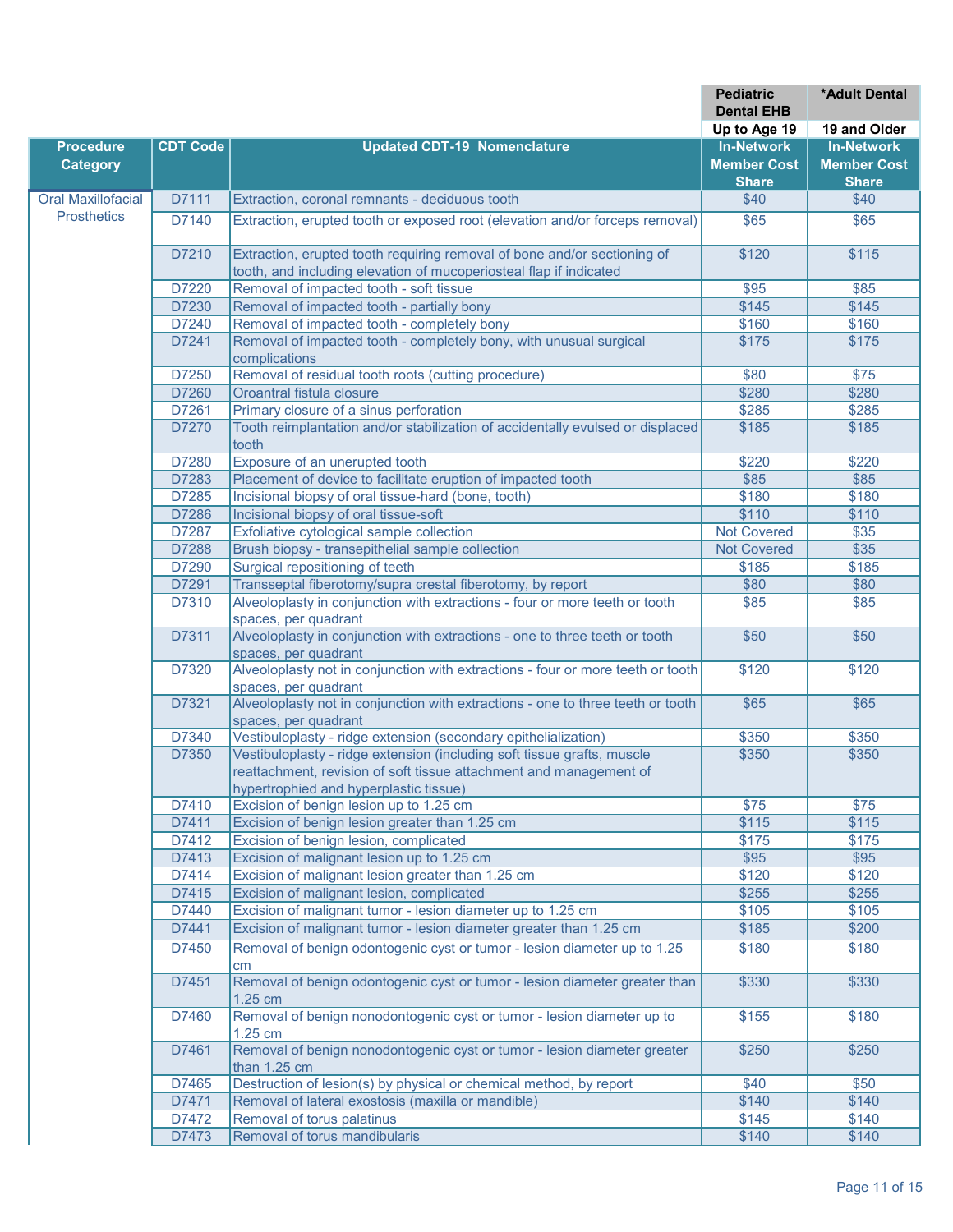|                  |                 |                                                                             | <b>Pediatric</b>      | *Adult Dental         |
|------------------|-----------------|-----------------------------------------------------------------------------|-----------------------|-----------------------|
|                  |                 |                                                                             | <b>Dental EHB</b>     |                       |
|                  |                 |                                                                             | Up to Age 19          | 19 and Older          |
| <b>Procedure</b> | <b>CDT Code</b> | <b>Updated CDT-19 Nomenclature</b>                                          | <b>In-Network</b>     | <b>In-Network</b>     |
| <b>Category</b>  |                 |                                                                             | <b>Member Cost</b>    | <b>Member Cost</b>    |
|                  |                 |                                                                             | <b>Share</b><br>\$105 | <b>Share</b><br>\$105 |
|                  | D7485<br>D7490  | Reduction of osseous tuberosity<br>Radical resection of maxilla or mandible | \$350                 | \$350                 |
|                  | D7510           | Incision and drainage of abscess - intraoral soft tissue                    | \$70                  | \$55                  |
|                  | D7511           | Incision and drainage of abscess - intraoral soft tissue - complicated      | \$70                  | \$69                  |
|                  |                 | (includes drainage of multiple fascial spaces)                              |                       |                       |
|                  | D7520           | Incision and drainage of abscess - extraoral soft tissue                    | \$70                  | \$70                  |
|                  | D7521           | Incision and drainage of abscess - extraoral soft tissue - complicated      | \$80                  | \$80                  |
|                  |                 | (includes drainage of multiple fascial spaces)                              |                       |                       |
|                  | D7530           | Removal of foreign body from mucosa, skin, or subcutaneous alveolar         | \$45                  | \$45                  |
|                  |                 | tissue                                                                      |                       |                       |
|                  | D7540           | Removal of reaction producing foreign bodies, musculoskeletal system        | \$75                  | \$75                  |
|                  | D7550           | Partial ostectomy/sequestrectomy for removal of non-vital bone              | \$125                 | \$125                 |
|                  | D7560           | Maxillary sinusotomy for removal of tooth fragment or foreign body          | \$235                 | \$235                 |
|                  | D7610           | Maxilla - open reduction (teeth immobilized, if present)                    | \$140                 | \$140                 |
|                  | D7620           | Maxilla - closed reduction (teeth immobilized, if present)                  | \$250                 | \$250                 |
|                  | D7630           | Mandible - open reduction (teeth immobilized, if present)                   | \$350                 | \$580                 |
|                  | D7640           | Mandible - closed reduction (teeth immobilized, if present)                 | \$350                 | \$480                 |
|                  | D7650           | Malar and/or zygomatic arch - open reduction                                | \$350                 | \$270                 |
|                  | D7660           | Malar and/or zygomatic arch - closed reduction                              | \$350                 | \$580                 |
|                  | D7670           | Alveolus - closed reduction, may include stabilization of teeth             | \$170                 | \$170                 |
|                  | D7671           | Alveolus - open reduction, may include stabilization of teeth               | \$230                 | \$230                 |
|                  | D7680           | Facial bones - complicated reduction with fixation and multiple surgical    | \$350                 | \$500                 |
|                  |                 | approaches                                                                  |                       |                       |
|                  | D7710           | Maxilla - open reduction                                                    | \$110                 | \$110                 |
|                  | D7720           | Maxilla - closed reduction                                                  | \$180                 | \$180                 |
|                  | D7730           | Mandible - open reduction                                                   | \$350                 | \$390                 |
|                  | D7740           | Mandible - closed reduction                                                 | \$290                 | \$290                 |
|                  | D7750           | Malar and/or zygomatic arch - open reduction                                | \$220                 | \$220                 |
|                  | D7760           | Malar and/or zygomatic arch - closed reduction                              | \$350                 | \$1,100               |
|                  | D7770           | Alveolus - open reduction stabilization of teeth                            | \$135                 | \$135                 |
|                  | D7771           | Alveolus, closed reduction stabilization of teeth                           | \$160                 | \$160                 |
|                  | D7780           | Facial bones - complicated reduction with fixation and multiple approaches  | \$350                 | \$440                 |
|                  | D7810           | Open reduction of dislocation                                               | \$350                 | \$730                 |
|                  | D7820           | Closed reduction of dislocation                                             | \$80                  | \$80                  |
|                  | D7830           | Manipulation under anesthesia                                               | \$85                  | \$85                  |
|                  | D7840           | Condvlectomv                                                                | \$350                 | \$930                 |
|                  | D7850           | Surgical discectomy, with/without implant                                   | \$350                 | \$900                 |
|                  | D7852           | Disc repair                                                                 | \$350                 | \$400                 |
|                  | D7854           | Synovectomy                                                                 | \$350                 | \$390                 |
|                  | D7856           | <b>Myotomy</b>                                                              | \$350                 | \$600                 |
|                  | D7858           | Joint reconstruction                                                        | \$350                 | \$860                 |
|                  | D7860           | Arthrotomy                                                                  | \$350                 | \$350                 |
|                  | D7865           | Arthroplasty                                                                | \$350                 | \$510                 |
|                  | D7870           | Arthrocentesis                                                              | \$90                  | \$90                  |
|                  | D7871           | Non-arthroscopic lysis and lavage                                           | \$150                 | \$150                 |
|                  | D7872           | Arthroscopy - diagnosis, with or without biopsy                             | \$350                 | \$350                 |
|                  | D7873           | Arthroscopy: lavage and lysis of adhesions                                  | \$350                 | \$1,200               |
|                  | D7874           | Arthroscopy: disc repositioning and stabilization                           | \$350                 | \$410                 |
|                  | D7875           | Arthroscopy: synovectomy                                                    | \$350                 | \$410                 |
|                  | D7876           | Arthroscopy: discectomy                                                     | \$350                 | \$270                 |
|                  | D7877           | Arthroscopy: debridement                                                    | \$350                 | \$430                 |
|                  | D7880           | Occlusal orthotic device, by report                                         | \$120                 | \$120                 |
|                  | D7881           | Occlusal orthotic device adjustment                                         | \$30                  | \$50                  |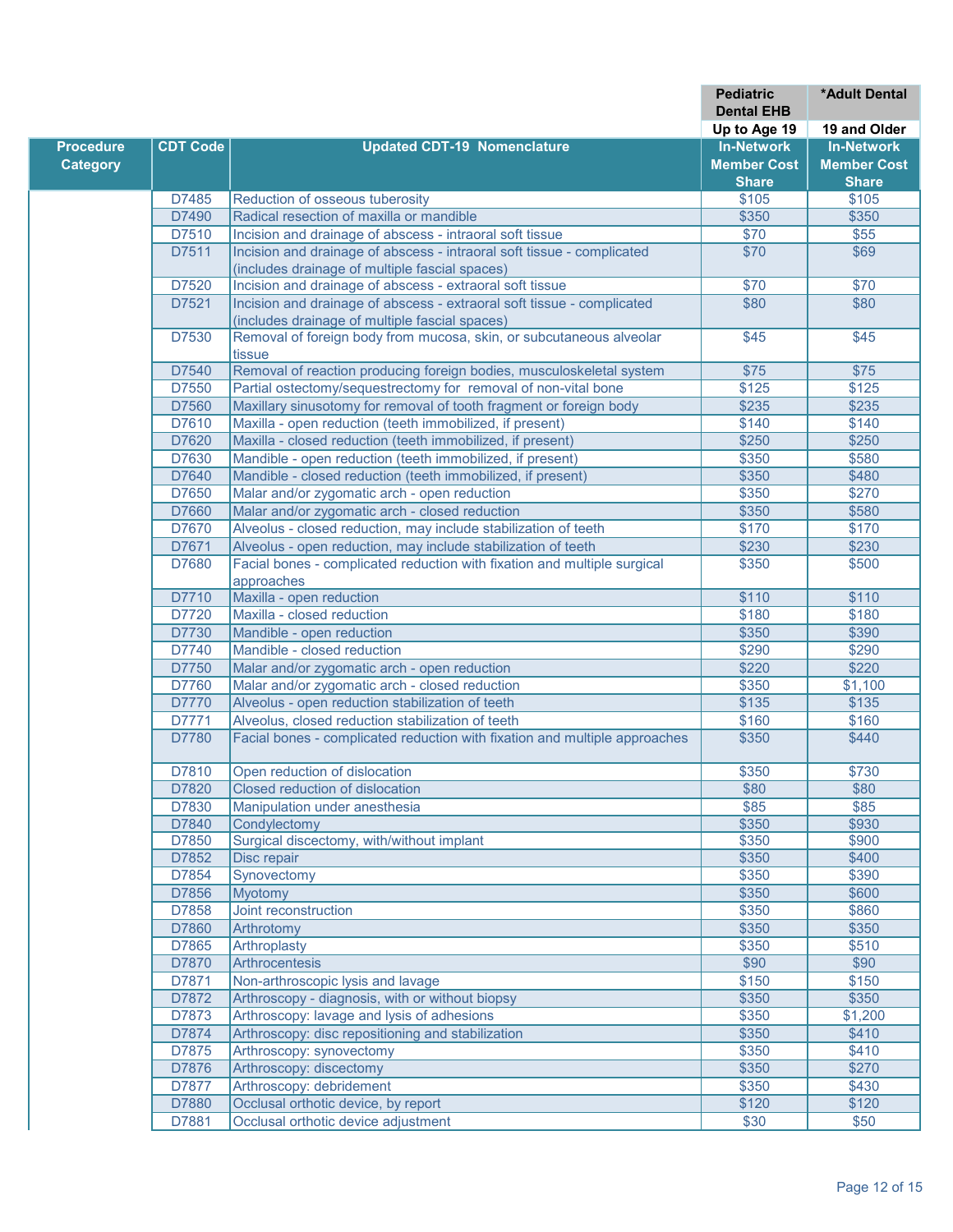|                  |                 |                                                                                         | <b>Pediatric</b>   | *Adult Dental      |
|------------------|-----------------|-----------------------------------------------------------------------------------------|--------------------|--------------------|
|                  |                 |                                                                                         | <b>Dental EHB</b>  |                    |
|                  |                 |                                                                                         | Up to Age 19       | 19 and Older       |
| <b>Procedure</b> | <b>CDT Code</b> | <b>Updated CDT-19 Nomenclature</b>                                                      | <b>In-Network</b>  | <b>In-Network</b>  |
| <b>Category</b>  |                 |                                                                                         | <b>Member Cost</b> | <b>Member Cost</b> |
|                  |                 |                                                                                         | <b>Share</b>       | <b>Share</b>       |
|                  | D7899           | Unspecified TMD therapy, by report                                                      | \$350              | \$350              |
|                  | D7910           | Suture of recent small wounds up to 5 cm                                                | \$35               | $\overline{$50}$   |
|                  | D7911           | Complicated suture - up to 5 cm                                                         | \$55               | $\overline{$75}$   |
|                  | D7912           | Complicated suture - greater than 5 cm                                                  | \$130              | \$150              |
|                  | D7920           | Skin graft (identify defect covered, location and type of graft)                        | \$120              | <b>Not Covered</b> |
|                  | D7922           | Placement of intra-socket biological dressing to aid in hemostasis or clot              | \$80               | $\overline{$80}$   |
|                  |                 | stabilization, per site                                                                 |                    |                    |
|                  | D7940           | Osteoplasty - for orthognathic deformities                                              | \$160              | <b>Not Covered</b> |
|                  | D7941           | Osteotomy - mandibular rami                                                             | \$350              | <b>Not Covered</b> |
|                  | D7943           | Osteotomy - mandibular rami with bone graft; includes obtaining the graft               | \$350              | <b>Not Covered</b> |
|                  | D7944           | Osteotomy - segmented or subapical                                                      | \$275              | <b>Not Covered</b> |
|                  | D7945           | Osteotomy - body of mandible                                                            | \$350              | <b>Not Covered</b> |
|                  | D7946           | LeFort I (maxilla - total)                                                              | \$350              | <b>Not Covered</b> |
|                  | D7947           | LeFort I (maxilla - segmented)                                                          | \$350              | <b>Not Covered</b> |
|                  | D7948           | LeFort II or LeFort III (osteoplasty of facial bones for midface hypoplasia or          | \$350              | <b>Not Covered</b> |
|                  |                 | retrusion) - without bone graft                                                         |                    |                    |
|                  | D7949           | LeFort II or LeFort III - with bone graft                                               | \$350              | <b>Not Covered</b> |
|                  | D7950           | Osseous, osteoperiosteal, or cartilage graft of the mandible or maxilla -               | \$190              | <b>Not Covered</b> |
|                  |                 | autogenous or nonautogenous, by report                                                  |                    |                    |
|                  | D7951           | Sinus augmentation with bone or bone substitutes via a lateral open                     | \$290              | <b>Not Covered</b> |
|                  |                 | approach                                                                                |                    |                    |
|                  | D7952           | Sinus augmentation via a vertical approach                                              | \$175              | <b>Not Covered</b> |
|                  | D7955           | Repair of maxillofacial soft and/or hard tissue defect                                  | \$200              | <b>Not Covered</b> |
|                  | D7960           | Frenulectomy - also known as frenectomy or frenotomy - separate                         | \$120              | \$120              |
|                  |                 | procedure not incidental to another procedure                                           |                    |                    |
|                  | D7963           | Frenuloplasty                                                                           | \$120              | \$120              |
|                  | D7970           | Excision of hyperplastic tissue - per arch                                              | \$175              | \$176              |
|                  | D7971           | Excision of pericoronal gingiva                                                         | \$80               | \$80               |
|                  | D7972           | Surgical reduction of fibrous tuberosity                                                | \$100              | <b>Not Covered</b> |
|                  | D7979           | Non-surgical Sialolithotomy                                                             | \$155              | \$155              |
|                  | D7980           | Sialolithotomy                                                                          | \$155              | \$155              |
|                  | D7981           | Excision of salivary gland, by report                                                   | \$120              | \$120              |
|                  | D7982           | Sialodochoplasty                                                                        | \$215              | \$215              |
|                  | D7983           | <b>Closure of salivary fistula</b>                                                      | \$140              | \$140              |
|                  | D7990           | <b>Emergency tracheotomy</b>                                                            | \$350              | <b>Not Covered</b> |
|                  | D7991           | Coronoidectomy                                                                          | \$345              | <b>Not Covered</b> |
|                  | D7995           | Synthetic graft - mandible or facial bones, by report                                   | \$150              | <b>Not Covered</b> |
|                  | D7997           | Appliance removal (not by dentist who placed appliance), includes removal<br>of archbar | \$60               | <b>Not Covered</b> |
|                  | D7999           | Unspecified oral surgery procedure, by report                                           | \$350              | \$350              |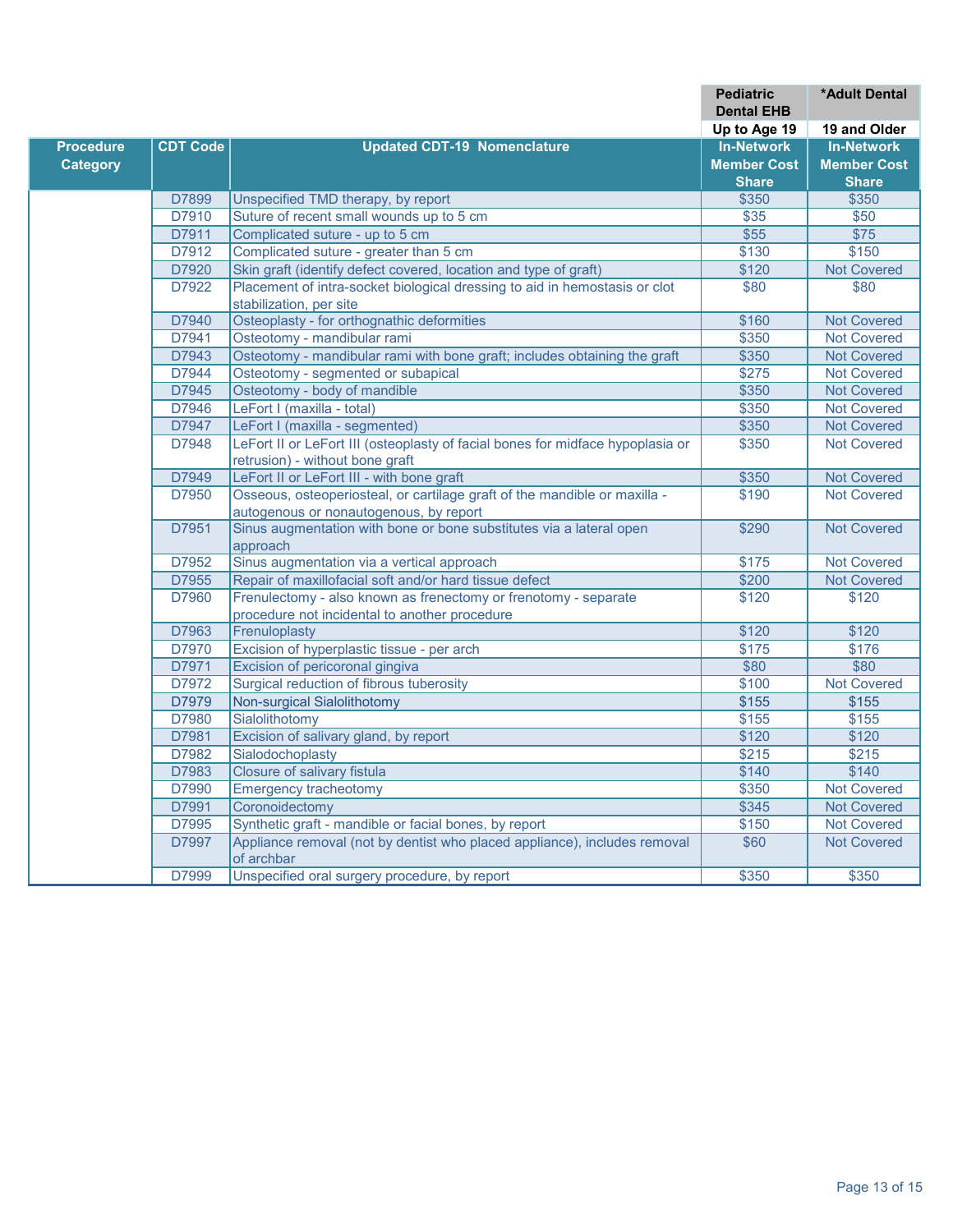|                           |                 |                                                                                                                    | <b>Pediatric</b><br><b>Dental EHB</b> | *Adult Dental      |
|---------------------------|-----------------|--------------------------------------------------------------------------------------------------------------------|---------------------------------------|--------------------|
|                           |                 |                                                                                                                    | Up to Age 19                          | 19 and Older       |
| <b>Procedure</b>          | <b>CDT Code</b> | <b>Updated CDT-19 Nomenclature</b>                                                                                 | <b>In-Network</b>                     | <b>In-Network</b>  |
| <b>Category</b>           |                 |                                                                                                                    | <b>Member Cost</b>                    | <b>Member Cost</b> |
| Orthodontics              | D8080           | Comprehensive orthodontic treatment of the adolescent dentition                                                    | <b>Share</b>                          | <b>Share</b>       |
|                           | D8210           | Removable appliance therapy                                                                                        |                                       |                    |
|                           | D8220           | Fixed appliance therapy                                                                                            |                                       |                    |
|                           | D8660           | Pre-orthodontic treatment examination to monitor growth and development                                            |                                       |                    |
|                           |                 |                                                                                                                    |                                       |                    |
|                           | D8670           | Periodic orthodontic treatment visit                                                                               |                                       |                    |
|                           | D8680           | Orthodontic retention (removal of appliances, construction and placement of                                        |                                       |                    |
|                           |                 | retainer(s)                                                                                                        |                                       |                    |
|                           | D8681           | Removable orthodontic retainer adjustment                                                                          | \$350                                 | <b>Not Covered</b> |
|                           | D8696           | Repair of orthodontic appliance - maxillary<br>Repair of orthodontic appliance - mandibular                        |                                       |                    |
|                           | D8697           | Re-cement or re-bond fixed retainer - maxillary                                                                    |                                       |                    |
|                           | D8698<br>D8699  | Re-cement or re-bond fixed retainer - mandibular                                                                   |                                       |                    |
|                           | D8701           |                                                                                                                    |                                       |                    |
|                           | D8702           | Repair of fixed retainer, includes reattachment - maxillary                                                        |                                       |                    |
|                           | D8703           | Repair of fixed retainer, includes reattachment - mandibular<br>Replacement of lost or broken retainer - maxillary |                                       |                    |
|                           | D8704           | Replacement of lost or broken retainer - mandibular                                                                |                                       |                    |
|                           | D8999           | Unspecified orthodontic procedure, by report                                                                       |                                       |                    |
| <b>Adjunctive General</b> |                 |                                                                                                                    |                                       |                    |
| <b>Services</b>           | D9110           | Palliative (emergency) treatment of dental pain - minor procedure                                                  | \$30                                  | \$28               |
|                           | D9120           | Fixed partial denture sectioning                                                                                   | \$95                                  | \$95               |
|                           | D9210           | Local anesthesia not in conjunction with operative or surgical procedures                                          | \$10                                  | \$10               |
|                           | D9211           | Regional block anesthesia                                                                                          | \$20                                  | \$20               |
|                           | D9212           | Trigeminal division block anesthesia                                                                               | \$60                                  | \$60               |
|                           | D9215           | Local anesthesia in conjunction with operative or surgical procedures                                              | \$15                                  | \$15               |
|                           | D9222           | Deep sedation/analgesia - first 15 minute                                                                          | \$45                                  | \$45               |
|                           | D9223           | Deep sedation/general anesthesia - each 15 minute increment                                                        | $\overline{$45}$                      | $\overline{$45}$   |
|                           | D9230           | Inhalation of nitrous oxide/analgesia, anxiolysis                                                                  | \$15                                  | <b>Not Covered</b> |
|                           | D9239           | Intravenous moderate (conscious) sedation/analgesia - first 15 minutes                                             | \$60                                  | \$45               |
|                           | D9243           | Intravenous moderate (conscious) sedation/analgesia - each 15 minute                                               | \$60                                  | \$45               |
|                           |                 | lincrement                                                                                                         |                                       |                    |
|                           | D9248           | Non-intravenous conscious sedation                                                                                 | \$65                                  | <b>Not Covered</b> |
|                           | D9310           | Consultation - diagnostic service provided by dentist or physician other than<br>requesting dentist or physician   | \$50                                  | \$45               |
|                           | D9311           | Consultation with a medical health professional                                                                    | No Charge                             | No Charge          |
|                           | D9410           | House/extended care facility call                                                                                  | \$50                                  | <b>Not Covered</b> |
|                           | D9420           | Hospital or ambulatory surgical center call                                                                        | \$135                                 | <b>Not Covered</b> |
|                           | D9430           | Office visit for observation (during regularly scheduled hours) - no other                                         | \$20                                  | \$12               |
|                           |                 | services performed                                                                                                 |                                       |                    |
|                           | D9440           | Office visit - after regularly scheduled hours                                                                     | \$45                                  | \$40               |
|                           | D9450           | Case presentation, detailed and extensive treatment planning                                                       | <b>Not Covered</b>                    | No Charge          |
|                           | D9610           | Therapeutic parenteral drug, single administration                                                                 | \$30                                  | <b>Not Covered</b> |
|                           | D9612           | Therapeutic parenteral drugs, two or more administrations, different<br>medications                                | \$40                                  | <b>Not Covered</b> |
|                           | D9910           | Application of desensitizing medicament                                                                            | \$20                                  | \$22               |
|                           | D9930           | Treatment of complications (post-surgical) - unusual circumstances, by                                             | \$35                                  | \$50               |
|                           |                 | report                                                                                                             |                                       |                    |
|                           | D9942           | Repair and/or reline of occlusal guard                                                                             | <b>Not Covered</b>                    | \$35               |
|                           | D9943           | Occlusal guard adjustment                                                                                          | <b>Not Covered</b>                    | \$35               |
|                           | D9944           | Occlusal guard - hard appliance, full arch                                                                         | <b>Not Covered</b>                    | \$115              |
|                           | D9945           | Occlusal guard - soft appliance, full arch                                                                         | <b>Not Covered</b>                    | \$115              |
|                           | D9946           | Occlusal guard - hard appliance, partial arch                                                                      | <b>Not Covered</b>                    | \$115              |
|                           | D9950           | Occlusion analysis - mounted case                                                                                  | \$120                                 | <b>Not Covered</b> |
|                           | D9951           | Occlusal adjustment - limited                                                                                      | \$45                                  | \$45               |